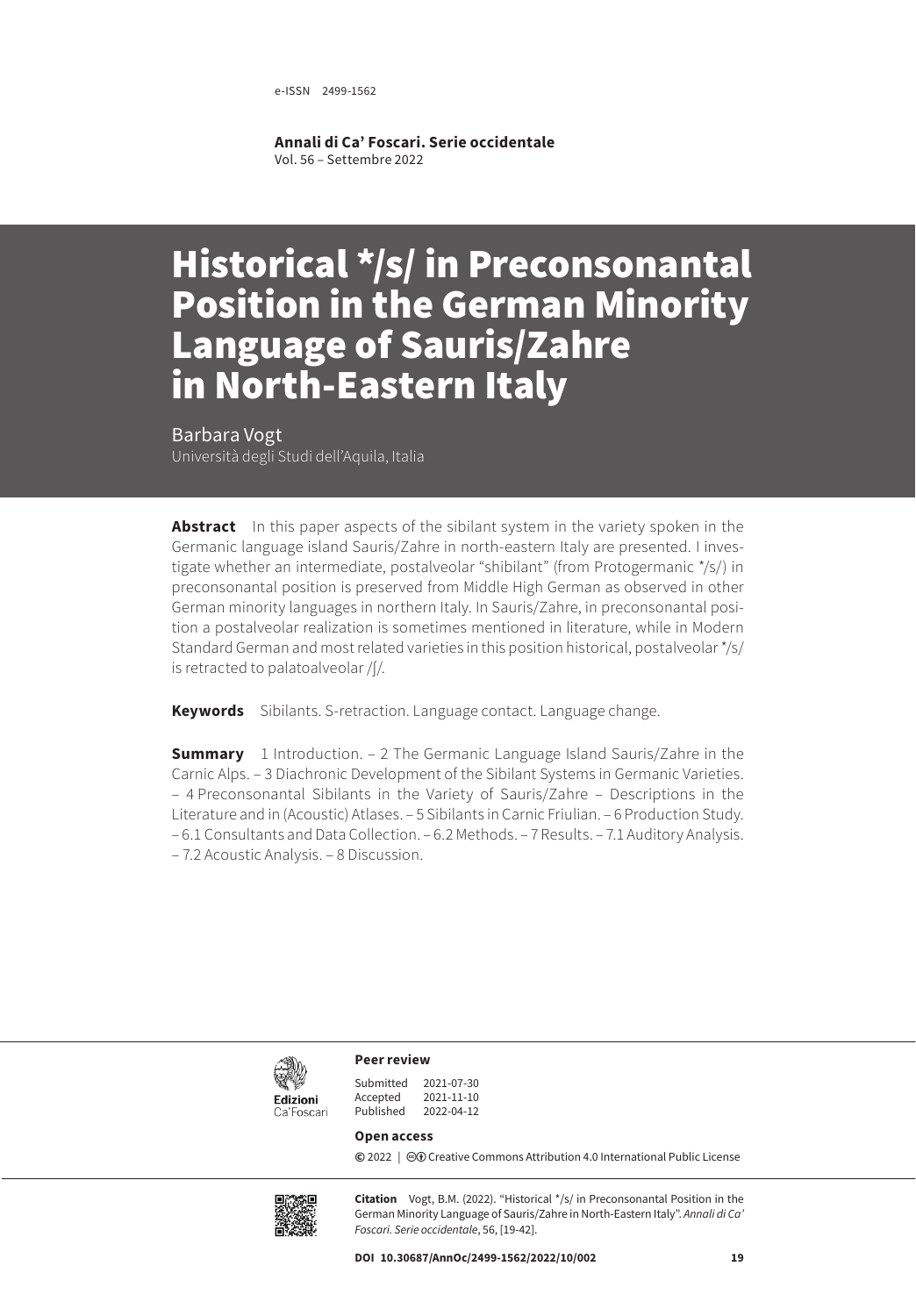#### <span id="page-1-0"></span>1 Introduction

In this contribution, I examine phonological change in the German minority language of Sauris/Zahre located in the Carnic Alps in north-eastern Italy using data elicited from four native speakers. I specifically investigate sibilants occurring in preconsonantal position. In this context, Proto-Germanic (PG) \*/s/ has undergone a sound change: the intermediate postalveolar articulation that was still present in Middle High German (MHG) has merged with palatoalveolar /ʃ/ in Modern Standard German (MSG) and most related varieties (but perhaps not in Sauris/Zahre, see the timeline in (3) in section 3).

Compare, e.g.:

| (1) |   | MSG                             | MHG   |                      | gloss   |
|-----|---|---------------------------------|-------|----------------------|---------|
|     | a | $\lceil \lceil \cdot \rceil$ ne | snē   | $*$ /s/ <sup>1</sup> | 'snow'  |
|     | b | $[$ [ $]$ tein                  | stein | $*$ /s/              | 'stone' |

This sound change is called 's-retraction' and can be formulated as follows. Benware (1996, 265) gives the following description:

(2)  $*/s/>/(1/#_{---}C)$ 

S-retraction in word-initial preconsonantal position is currently a productive phonological process in MSG (Alber et al. 2021; Benware 1996) and most related varieties (see below).

The paper is organized as follows. In section 2, I present the Germanic language island Sauris/Zahre. Section 3 provides a broad overview of the evolution of the sibilant system in MSG starting from Old High German (OHG)/MHG. Section 4 presents a review of the available data from historical phonology and dialect atlases on the variety in question (Sauris/Zahre). Denison and Grassegger's (2007) dictionary and the work of the dialectologist Kranzmayer (1956) in particular are referred to and compared. In section 5, I present Carnic Friulian, the surrounding Romance variety, as this dialect is reported to also feature preconsonantal s-retraction. In section 6, I present my own data collected in Sauris/Zahre, and in section 7 the results of acoustic and auditory analyses. It turns out that in the Sauris/Zahre dialect historical \*/s/ in preconsonantal position is retracted to voice-

This research was supported by the DAAD (German Academic Exchange Service) funding a two-month research stay at the University of Bamberg in 2019.

<sup>1</sup> The PoA (place of articulation) of the sibilant is postalveolar; see section 3.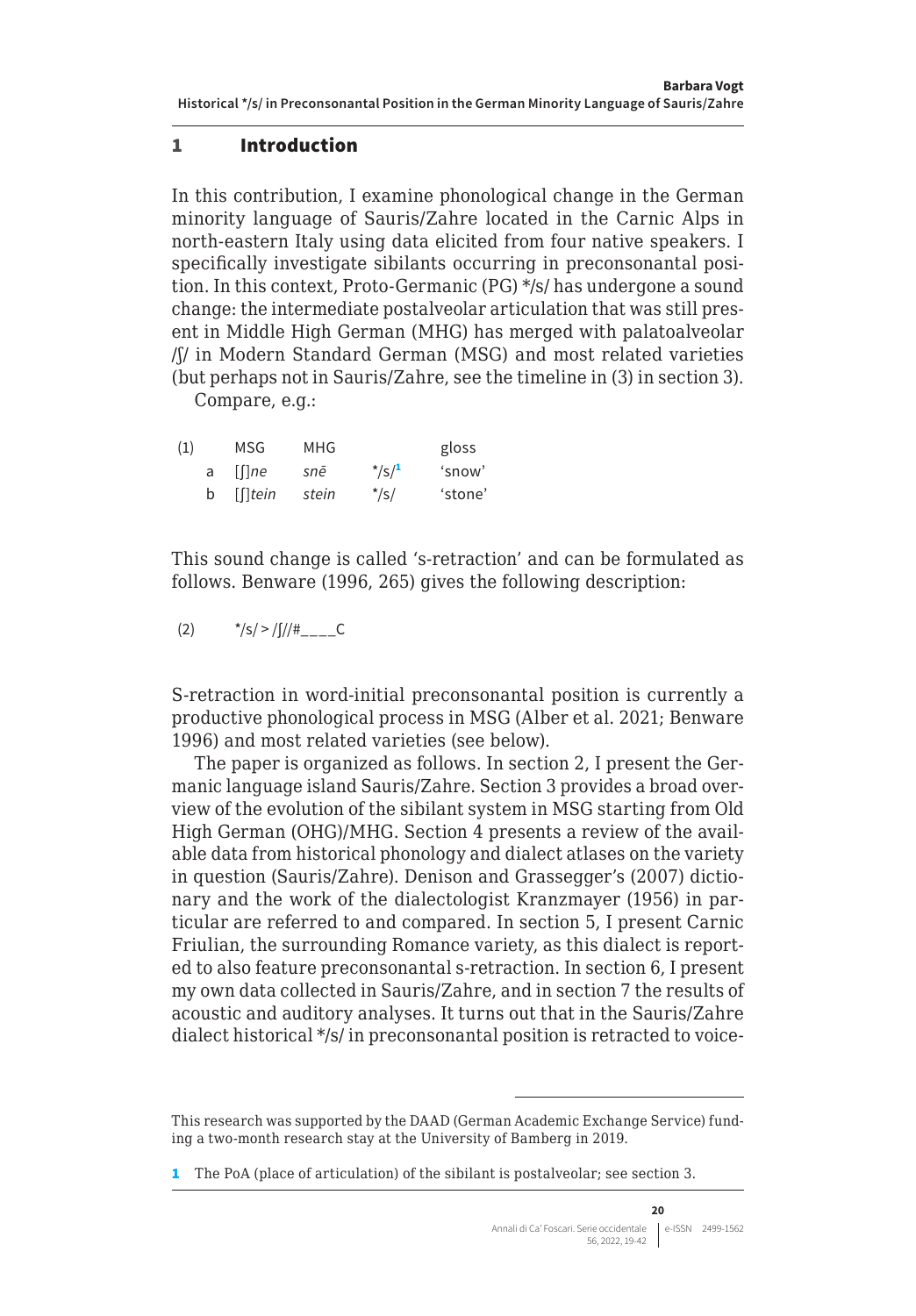<span id="page-2-0"></span>less [ʃ], as in MSG and related varieties. In the discussion in section 8, I show that language contact is not necessarily responsible for preconsonantal s-retraction in Sauris/Zahre, as sometimes claimed in the past, but that changes can be explained as internally motivated.

#### 2 The Germanic Language Island Sauris/Zahre in the Carnic Alps

Sauris/Zahre is a German language island in the north-eastern Italian region of Friuli-Venezia Giulia, which shares borders with Austria and Slovenia. Due in part to the presence of a Slovenian-speaking minority, the region is one of five in Italy with autonomous status. The language island is part of the historically and culturally defined area of Friuli, which has more than 600,000 speakers of Friulian, one of the three Western Romance languages spoken in the Alps (besides Ladin and Romansh).

According to available documents, the mountain village of Sauris/ Zahre was founded in the 13th century by Southern Bavarian-speaking settlers from Carinthia and East Tyrol. For centuries, the settlers led very isolated lives, but from the 16th century onwards there was increased contact with the surrounding Romance-speaking communities.<sup>2</sup> The community in the language enclave has been bi- or trilingual since the 19th century: besides the local German dialect, the inhabitants of Sauris/Zahre spoke Carnic Friulian (a variety of Friulian) as a lingua franca, while standard Italian was their official language as a consequence of compulsory schooling.<sup>3</sup> The picture changes in the second post-war period: following Angeli (2003), parents then stopped gradually talking to their children in the *Zahrar Sproch*, so the number of speakers of the local dialect is declining, and among the younger generations only a few people still use it (Geyer 2018). According to the *Sprachinselverein*, just 200 people – about half the population of the village – still speak or use the Sauris/Zahre dialect.<sup>4</sup>

<sup>2</sup> See Wiesinger 1983; Baum 1983; Wurzer 1973.

<sup>3</sup> See the detailed description of the trilingual community in Denison 1968.

<sup>4</sup> <https://www.sprachinselverein.at/home.html>, see also Costantini 2019.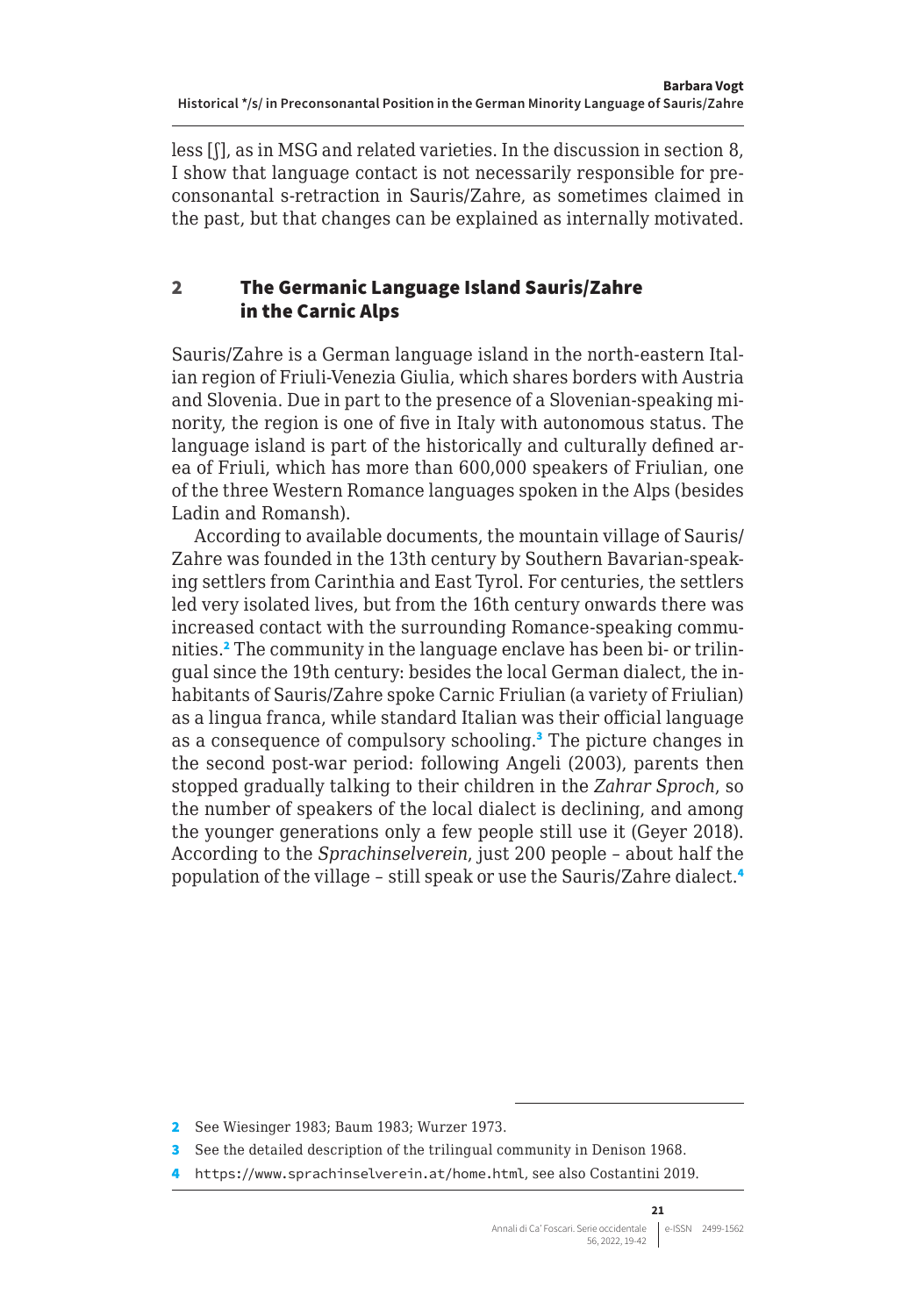#### <span id="page-3-0"></span>3 Diachronic Development of the Sibilant Systems in Germanic Varieties

Language islands sometimes preserve features from earlier stages of language development. In some of the Germanic language islands in northern Italy, a contrast in the place of articulation between postalveolar 'shibilants' and alveolar sibilants is still attested (see, e.g., Alber, Rabanus 2018; Alber 2014). These sibilants and the palatoalveolar [ʃ] form the 3-sibilant system based on PoA attested in MHG.

In the following, I use the symbols [ś, ź] to designate the articulatory position intermediate between alveolar and palatoalveolar without specifying further phonetic parameters, such as apical, retroflex etc. (see, e.g., Cercignani 1979; Joos 1952; Penzl 1968 for discussion), instead concentrating on the 3-way PoA distinction. The intermediate articulatory position will be labelled postalveolar, and I will also use the term 'shibilant' (blend of *esh*+sibilant). This terminology and the symbols have been used in recent publications (e.g., Alber et al. 2021; Alber, Rabanus 2018) and are also found in traditional dialectology.

While the postalveolar shibilant continues PG historical \*/s/, the alveolar sibilant [s] entered the system with the Old High German  $(OHG)^5$  consonant shift from PG  $*/t/$  to [s] in postvocalic position. Palatoalveolar [f] arose in late OHG through the merging of /sk/ into [ʃ] and paved the way for a phonemic split, namely the division of the "shibilants" into palatoalveolar /ʃ/ (in preconsonatal position) and the alveolar sibilants /s/ and /z/ (other contexts), i.e. the sibilant inventory of MSG (see Paul [1881] 2007, 170; Cercignani 1979, 73-86; Joos 1952; Penzl 1968; Szulc 2002).

Historical \*/s/ was a fortis sound: [ś] (Lessiak 1933; Cercignani 1979, 73-82); during the *Althochdeutsche Frikativenschwächung*  (OHG-FL, around 750 AD), a lenis allophone arose ([ź]). In dialectological and historical linguistics the fortis vs. lenis distinction, referring (broadly speaking) to the realization of the fricatives with relatively greater or lesser energy, is used and applied to the two series of sibilants [s], [ś] and [ʃ], vs. [z] and [ź] in OHG/MHG. I use this distinction in what follows, without attempting an exact phonetic description, as it is a useful way to refer to the two distinct classes of fricatives in OHG/MHG. The lenis allophone of historical \*/s/ was realized with voicing in a voicing context in MHG. The feature [+voice] was then phonemized in MSG resulting in intervocalic position in a 'new' contrast (/z/ vs /s/) based on the feature [+/-voice], cf. in MSG: *reisen* /z/ 'to travel' (< PG \*/s/) and *reißen* /s/ 'to tear' (< PG \*/t/). That is, in the transition from [ź] to [z], the feature [+voice] is preserved and be-

<sup>5</sup> OHG was spoken from the 6th century to 1050 AD, MHG from 1050-1350 AD; Mettke 2000.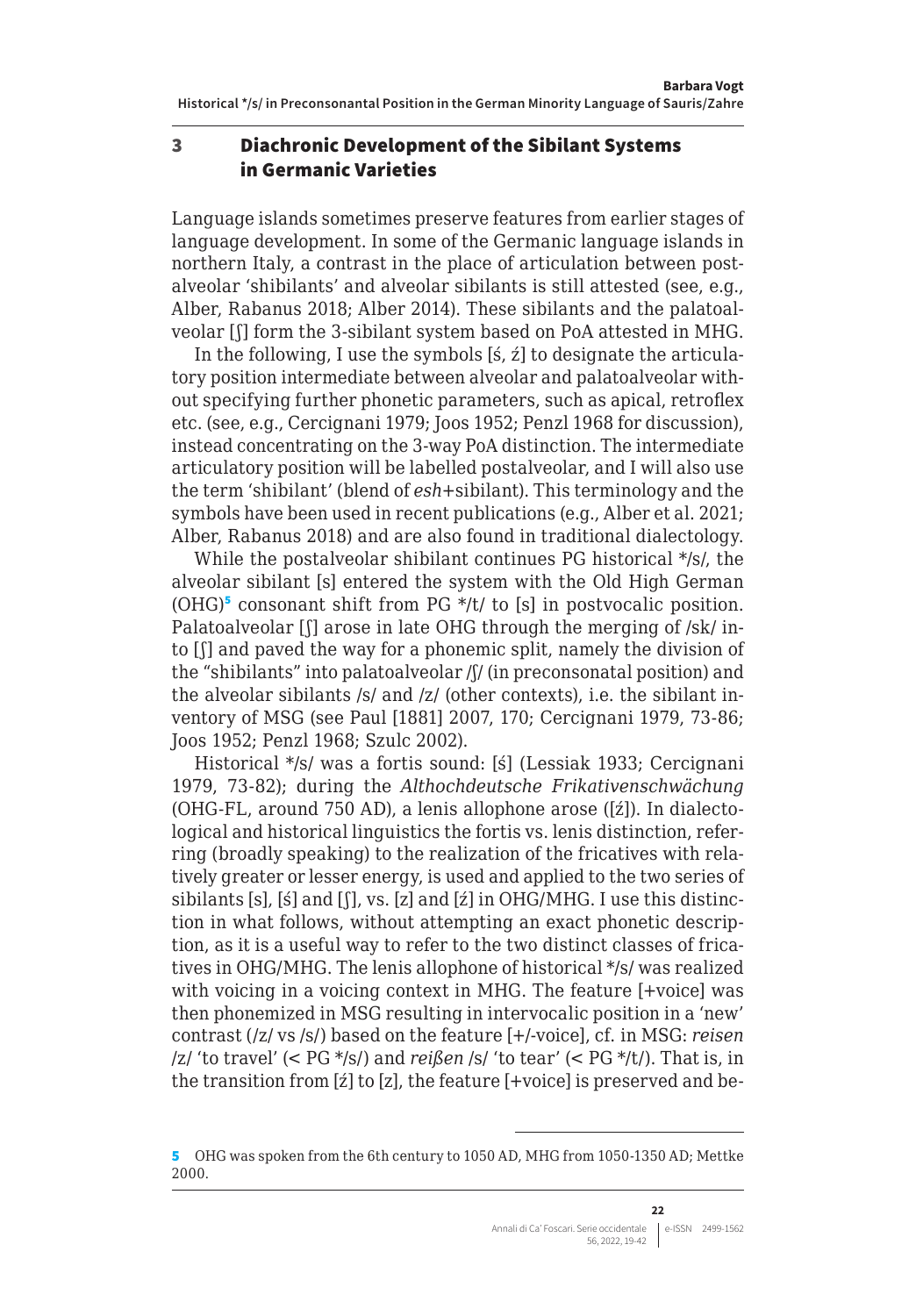came distinctive. Compared to the preconsonantal context – in which historical \*/s/ was retracted, not fronted – it is important to bear in mind that in prevocalic and intervocalic contexts change from [ź] to alveolar [z] affected PoA, while voicing is preserved.

Kranzmayer (1956, 89) assumes that in the Central Bavarian dialects the lenis shibilant [ź] became a voiced alveolar [z] in word-initial prevocalic position first (before 1200), while the change to a palatoalveolar articulation in preconsonantal position began later. According to Moser (1951, 222), s-retraction began in the second half of the 13th century throughout the High German region. The Southern Bavarian speakers who settled in Sauris/Zahre during the 13th century may have left the inland variety before or during this change and therefore preserved \*/s/ in preconsonantal position. The following timeline can be drawn:

| (3) | in Sauris/Zahre: |                          | Timeline of important changes in the sibilant system before/during settlement |
|-----|------------------|--------------------------|-------------------------------------------------------------------------------|
|     | 750              | 11th century before 1200 | 13th century                                                                  |

|                   | OHG-FL OHG /sk/>[ $\int$ ] $\int$ $\int$ [ $\vert z \vert$ ] (initial position) preconsonantal s-retraction |
|-------------------|-------------------------------------------------------------------------------------------------------------|
| $(*/s/=> [5, 2])$ | settlement in Sauris/Zahre                                                                                  |

In MSG and most related varieties, the sound change /s/ > /ʃ/ before consonants is today a synchronically active phonological process as also evidenced by adaption of recent loanwords like e.g. *spaghetti* [ʃpaˈɡɛti]. It occurs word initially, but is also attested in word-medial or word final coda position in some dialects of German, as e.g. in [ʃ]*we*[ʃ]*ter* 'sister' or *fa*[ʃ]*t* 'almost' in southwestern dialects, but [ʃ]*we*[s]*ter* 'sister' or *fa*[s]*t* in MSG (König 2011, 150; Stevens et al. 2015).

As mentioned above, historical \*/s/ was a voiceless fortis sound (Lessiak 1933), while lenis [ź] entered the system during the OHG-FL. According to descriptions in historical grammars and in diachronic phonology, in MHG the shibilant [ś] realized in preconsonantal position before a voiceless consonant (/p, t/) was a fortis sound. Before the sonorants /m, n, l, w/ a lenis [ź] is sometimes assumed (Szulc 2002, 117; Paul [1881] 2007).

In the language islands Sappada/Plodn and Timau/Tischelbong (in close proximity to Sauris/Zahre), a voiced palatoalveolar articulation [ʒl-], [ʒn-], [ʒm-], [ʒb-], which in Timau is also signaled in the official spelling (cf. <sghl->, <sghn-> etc., Geyer 2018), is reported. This might reflect the lenis character hypothesized in MHG for \*/s/ before sonorants (see above): in word initial prevocalic and in intersonorant position, lenis [ź] is continued in MSG with voiced, fronted (alveolar) [z]. In an analogous manner, if in MHG before the sonorants /m, n, l, w/ lenis [ź] was realized with voicing (Szulc 2002, 117; Paul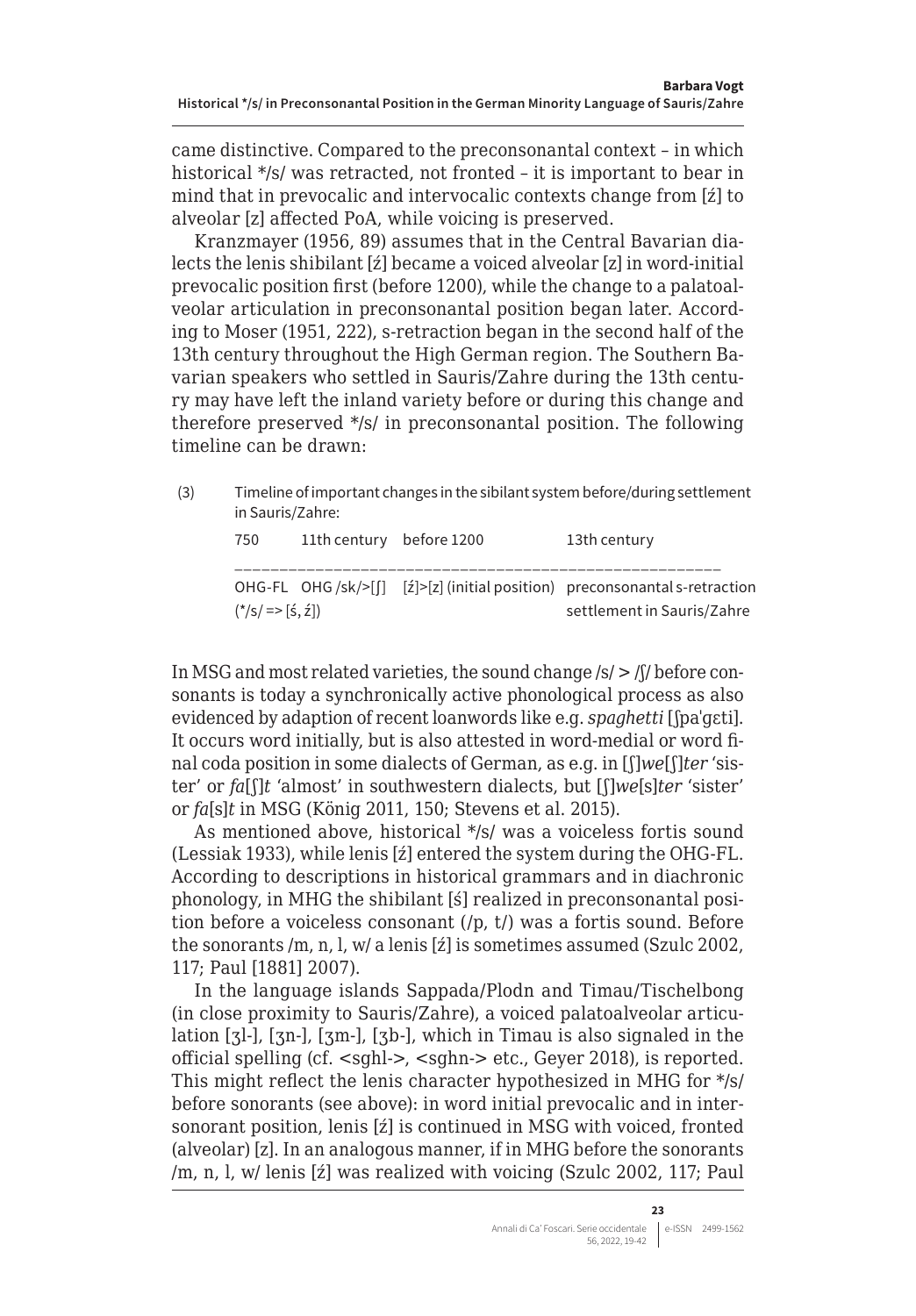<span id="page-5-0"></span>[1881] 2007), the feature [+voice] might have been preserved resulting in a voiced allophone of /ʃ/.

By contrast, in MSG and in most German dialects, the former shibilant has merged with voiceless palatoalveolar [ʃ] in preconsonantal position (see the examples in (1)).

#### 4 Preconsonantal Sibilants in the Variety of Sauris/Zahre – Descriptions in the Literature and in (Acoustic) Atlases

The literature does not, unfortunately, contain any clear, consistent descriptions of the phonemic and phonetic properties of the sibilants in preconsonantal position in the system of the Sauris/Zahre dialect. Kranzmayer (1956, 89), who gives detailed descriptions of the Germanic language islands in northern Italy, holds that the postalveolar shibilant resisted change where it preceded a voiceless stop, which would mean that the contemporary dialect of Sauris/Zahre should preserve to some degree the MHG articulatory distinction between [s]  $(<$  PG  $*/t/$ ), [ś]/[ź]  $(<$  PG  $*/s/$ ) and [f]  $(<$  OHG /sk/). Consider the description in Kranzmayer 1956:

| (4) | Postalveolar PoA in the Sauris/Zahre dialect according to Kranzmayer (1956) <sup>6</sup> |  |            |                     |  |  |  |
|-----|------------------------------------------------------------------------------------------|--|------------|---------------------|--|--|--|
|     | Sauris/Zahre PoA                                                                         |  | <b>MSG</b> | gloss               |  |  |  |
|     | a. <i>Speck</i> [ź] <sub>voiceless</sub> [∬peck                                          |  |            | 'bacon'             |  |  |  |
|     | b. <i>huasten</i> [ś]                                                                    |  |            | hussiten 'to cough' |  |  |  |

In the dictionary compiled by Denison and Grassegger (2007), however, in word-initial or word-medial preconsonantal position before stops we mostly find the voiceless palatoalveolar fricative, the same sibilant that is found in MSG word initially: [ʃ]*tan* (MSG: [ʃ]tehen 'to stand'), [ʃ]*peck* (MSG: [ʃ]*peck* 'bacon'); word medially: *mi*[ʃ]*t* (MSG: *Mi*[s]*t* 'dung'), *hue*[ʃ]*tn*<sup>7</sup> (MSG: 'to cough'); and also before <p>: *be-*[ʃ]*pl* (MSG: *We*[s]*pe* 'wasp'). In contrast to Kranzmayer (1956), therefore, Denison and Grassegger (2007) no longer (50 years later) find the intermediate PoA in the contemporary dialect of Sauris/Zahre.

<sup>6</sup> Kranzmayer distinguishes graphically between three postalveolar shibilants (< PG \*/s/): a fortis [ß̇], a voiceless lenis [ṡ], and a voiced lenis [ż]. Compare, e.g., Kranzmayer's notations of a. hua[ß̇]tn 'to cough', b. [ṡ]*peck* 'bacon' (preconsonantal position before voiceless stops), c. [ż]*naidar* 'tailor' (this last in Cimbrian in preconsonantal position before voiced stops and sonorants). As mentioned in section 3, a fortis fricative is assumed in context b. in MHG by, e.g., Paul [1881] 2007.

<sup>7</sup> Kranzmayer (1956) and Denison and Grassegger (2007) describe the diphthong differently.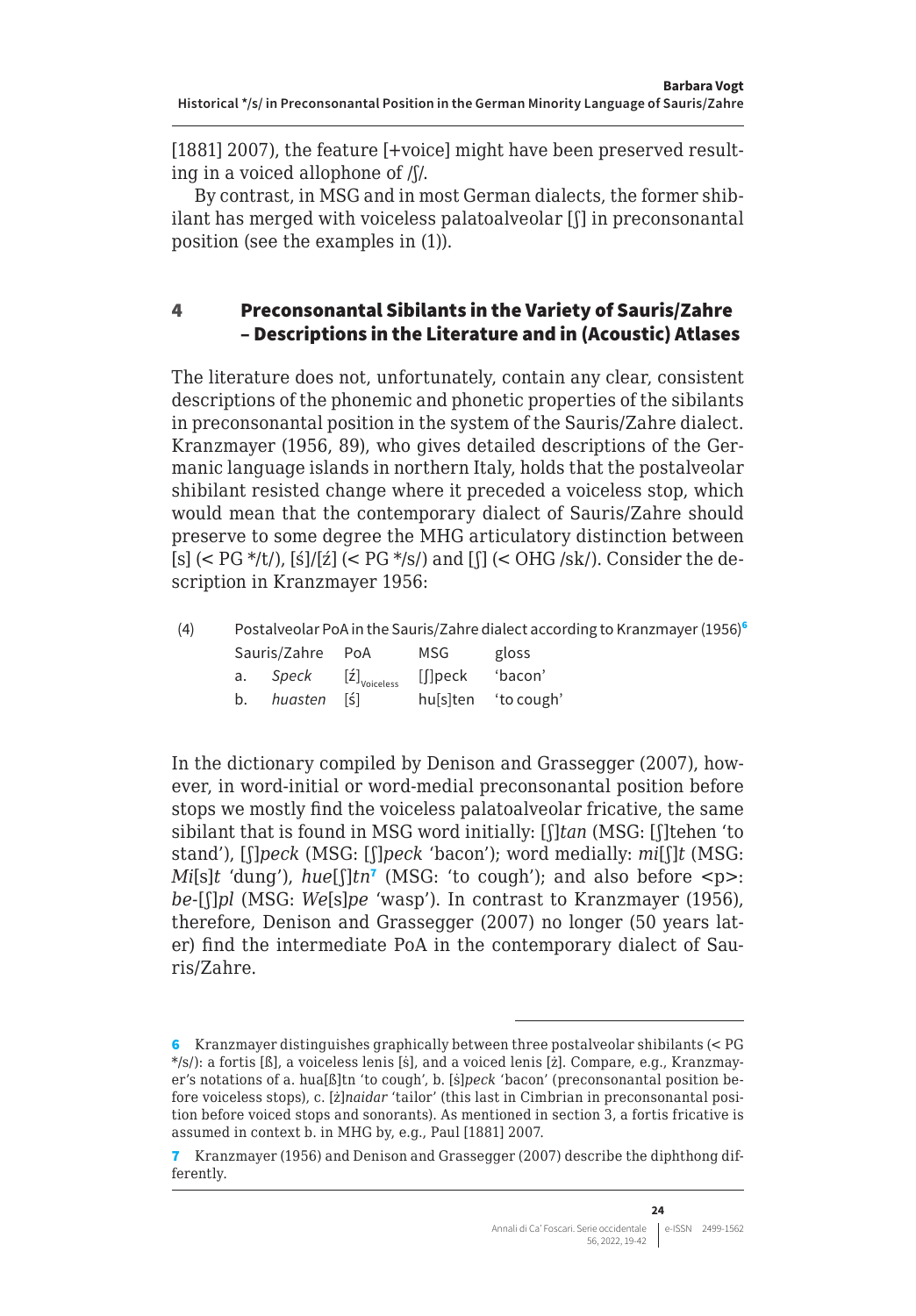In preconsonantal position before voiced stops and sonorants, Kranzmayer (1956) transcribes a voiced palatoalveolar [ʒ]: [ʒ]*naider* (MSG: [ʃ]*neider* 'tailor'); the same voiced sibilant is also reported in the neighboring Sappada/Plodn and Timau/Tischelbong language islands (see § 3).

Denison and Grassegger's (2007) dictionary reports the voiced fricative [ʒ] in only a few items in the contemporary Sauris/Zahre system. In most contexts, the voiceless palatoalveolar sibilant is transcribed, even in word-initial position before sonorants, e.g. [ʃ]*naidar* 'tailor'. The dictionary only contains six entries with initial preconsonantal [ʒ], mainly proper names borrowed from other languages and before /w/, e.g. [ʒ]*walt* Ital. 'Osvaldo') or [ʒ]*wan* 'John' (cf. Germ. *Hans*, *Johannes*, Ital. *Giovanni*).

A further source for the spoken language of Sauris/Zahre – and other Germanic minority languages, like Cimbrian – is the VIVALDI multi-media atlas of Italian dialects and minority languages in Italy.<sup>8</sup> The atlas contains lists of stimuli grouped according to linguistic criteria along with IPA transcriptions and sound recordings. The focus is on dialects of Italian, which is reflected in the choice of stimuli, although individual items from the Germanic minority languages are also featured. Here, too, a voiceless (prepalatal/palatoalveolar) fricative in preconsonantal position, including before sonorants, is transcribed, e.g., [ʃ]*nea* 'snow', [ʃ]*mit* 'blacksmith'.

To summarize, when describing the current sibilant system in the Sauris/Zahre dialect, the literature and dictionaries are not wholly in agreement with regard to the PoA of preconsonantal /s/. Before voiceless consonants, sometimes a postalveolar articulation is assumed to be preserved (e.g. [ś]*tan* 'to stand'), and before voiced consonants sometimes a voiced palatoalveolar sound [ʒ] is transcribed.

Table **1** provides an overview of the descriptions given in linguistic atlases and dictionaries and in the literature in the contexts under investigation ( $D&G =$  Denison and Grassegger,  $K =$  Kranzmayer).

<sup>8</sup> <https://www2.hu-berlin.de/vivaldi/index.php>.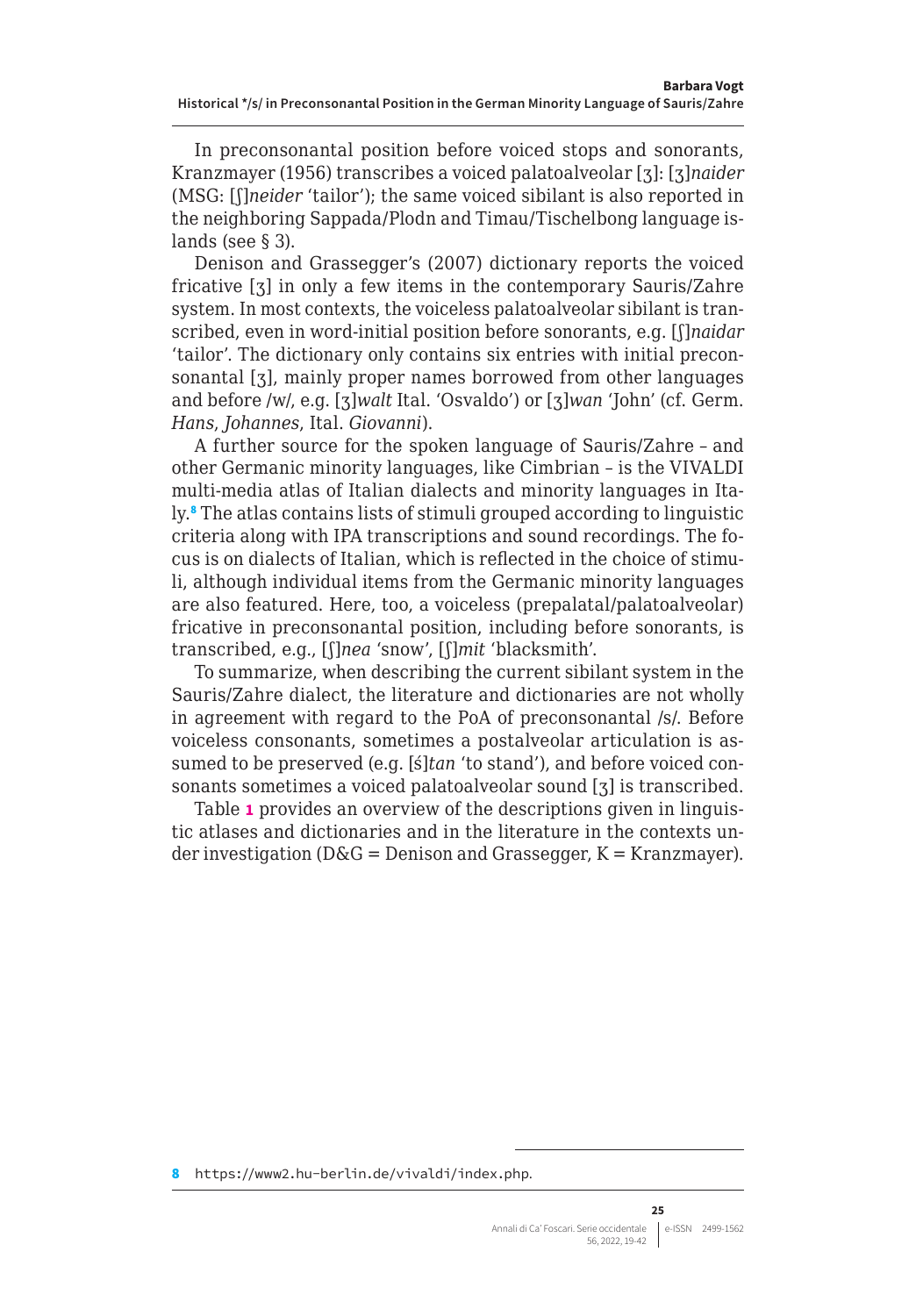<span id="page-7-0"></span>

| context                                                    | Sauris/Zahre               | example                                      | MSG               | gloss                   |
|------------------------------------------------------------|----------------------------|----------------------------------------------|-------------------|-------------------------|
| initial position,<br>$\#/s$ /+ $C_{\text{volecules}}$      | [∏                         | $\left[\frac{1}{5}\right]$ tan (D&G/K)       | [[Itehen          | to stand                |
| initial position<br>$\frac{\#}{S}$ / + C <sub>voiced</sub> | [[]/[3]                    | $\lceil \frac{1}{3} \rceil$ naidar (D&G/K)   | [[]neider         | Tailor (proper<br>name) |
|                                                            |                            | $\lceil$ 3 walt (D&G)                        | O[s]wald          | Oswald                  |
| word-medial position <sup>9</sup><br>/s/+C<br>VOICEI ESS   | $\left[\frac{1}{5}\right]$ | $be[$ [ $]$ pl $(D&G)$<br>mi[ʃ]/[ś]t (D&G/K) | We[s]pe,<br>Misit | wasp<br>dung            |

**Table 1** Descriptions in the literature of sibilants in preconsonantal contexts in the Sauris/Zahre dialect

The hypothetical existence of a voiced palatoalveolar sibilant [ʒ] in the inventory of the Sauris/Zahre dialect is explained by Kranzmayer (1956) as related to language contact: postalveolar fricatives are not found in the inventory of the surrounding Friulian dialect, so the Germanic variety adapts to the Friulian system by eliminating the intermediate category of shibilants taking a voiced [ʒ] before voiced consonants (Kranzmayer 1956, 89). In order to verify the hypothetical influence of language contact, in the following section I present a short description of the sibilant system in Carnic Friulian based on current information.

#### 5 Sibilants in Carnic Friulian

The sibilant system in (Standard) Friulian contains only alveolar [s] and [z] (Carrozzo 2000). The sibilant is inherited from Latin /s/ (also with retracted, postalveolar articulation; see Lessiak 1933, 93-113). Intervocalically, Latin /s/ tended to become voiced, and this weakening favored the phonemization of voiced [z] in Friulian (compare minimal pairs such as *mu*[s]*e* Ital. *asina* 'jenny' vs. *mu*[z]*e* Ital. *faccia* 'face'; see Frau 1984, 52-3; Rizzolatti 1981).

Francescato (1970, 102-4) classified the northern varieties surrounding the Sauris/Zahre language island as the most "conservative" (zone A). In these dialects, voiceless palatoalveolar /ʃ/ (the outcome of Latin <*ce, ci*>) in word-final position contrasts with /s/, so both are considered to belong to the phoneme inventory (Frau 1984, 18). Furthermore, in these conservative varieties, Lat. <*ce*, *ci*, *cj*> often evolved into [ʒ] in intervocalic position; see Francescato 1970,

<sup>9</sup> /s/+sonorant in word-medial position was not investigated and is therefore omitted from Table **1**. In Denison and Grassegger's dictionary (2007), nearly all the items with these sound combinations contain a morphological boundary, e.g. *lɔs+n* 'to let' and *aus+mochn* 'to turn out', which means that s-retraction, which normally does not apply across morphological boundaries, cannot be checked.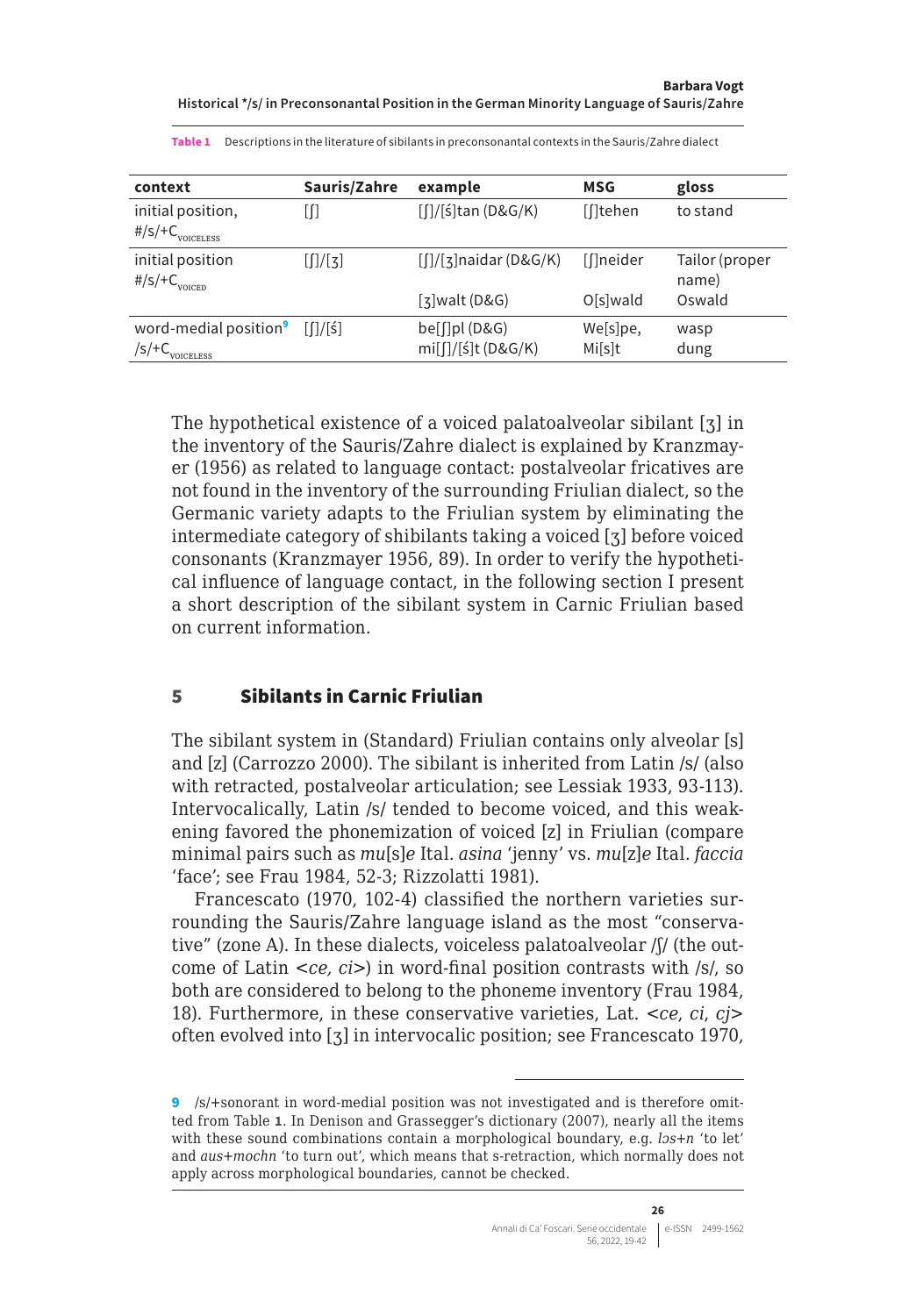113-14; Frau 1984, 55; and recent studies on the phoneme /ʒ/ in northern Friulian: Carrozzo 2000, Miotti 2007; Roseano 2013.

Also in these conservative varieties, alveolar /s/ is often retracted to /ʃ/ before consonants, as in [ʃ]*crivere* 'to write', and word-medially, as in *avo*[ʃ]*t* 'August'. This s-retraction is also reflected in the spelling rules:<sup>10</sup> regarding the palatoalveolar fricatives in the Carnic variety, the digraph <sj> and the trigraph <ssj> transcribe the palatal consonants, e.g. <sjemenâ> [ʃ]emenâ 'to sow' (Ital. [s]*eminare*) or <pussjibil> pu[*f*]ibil 'possible' (Ital. *possibile*). However, these graphs are not used in preconsonantal position to avoid confusing the reader who – following German spelling rules – would without graphic signaling give them a palatal pronunciation: *cjastine* > *cja*[ʃ]*tine* 'chestnut'.

The following table presents examples from the Forni Avoltri variety for the relevant contexts taken from the VIVALDI multi-media atlas.<sup>11</sup>

| context                      | <b>Carnic Friulian</b><br>Forni Avoltri | Italian     | gloss       |
|------------------------------|-----------------------------------------|-------------|-------------|
| initial, prevocalic position | [s]otil                                 | [s]ottile   | thin        |
|                              | [s]ak                                   | [s]acco     | bag         |
| initial, preconsonantal      | [[]krivi                                | [s]crivere  | (to) write  |
| position                     | [[Itelo                                 | [s]tella    | star        |
| word internal,               | tfəri[ʒ]iə                              | cilie[dʒ]e  | cherry      |
| intervocalic position        | tçame[3]o                               | cami[t[]a   | shirt       |
|                              | $se[7]$ olo                             | fal[t[]e    | scythe      |
| word-medial,                 | vel[kom                                 | velsicovo   | bishop      |
| preconsonantal position      | ra[[ltyel                               | rassitrello | rake        |
|                              | avo[[]t                                 | ago[s]to    | August      |
| word-final, post-vocalic     | di[                                     | di[t[]e     | (s/he) says |
| position                     | kruoll                                  | cro[t[]e    | cross       |
|                              | grues[s]                                | gro[s]o     | huge, big   |
|                              | or[s]                                   | or[s]o      | bear        |

**Table 2** Examples of sibilants in Friulian (Forni Avoltri variety) taken from the VIVALDI multi-media atlas of Italian dialects and minority languages in Italy

<sup>10</sup> The official spelling rules of standard Friulian are laid down in a regional law of 1996, while symbols for the 'special sounds' in Friulian language varieties were added later (2013). This more recent supplement mentions the sounds being examined here, namely the voiceless and voiced palatoalveolars (/ʃ/, /ʒ/).

<sup>11</sup> The phonetic transcriptions in the VIVALDI corpus are very detailed and distinguish six PoAs for sibilants. Here, only three PoAs are distinguished: alveolar [s]/[z] (also including dental and dental-alveolar), postalveolar [ś]/[ź], and palatoalveolar [ʃ]/[ʒ] (including prepalatal [š]). I listened to and verified the following items, all of which are transcribed with a voiceless palatoalveolar [ʃ] before a voiced consonant: [ʃ]*novl* 'beak', [ʃ]*mit* 'blacksmith', [ʃ]nea 'snow', [ʃ]naibm 'to snow', [ʃ]*be*[ʃ]*ter* 'sister'.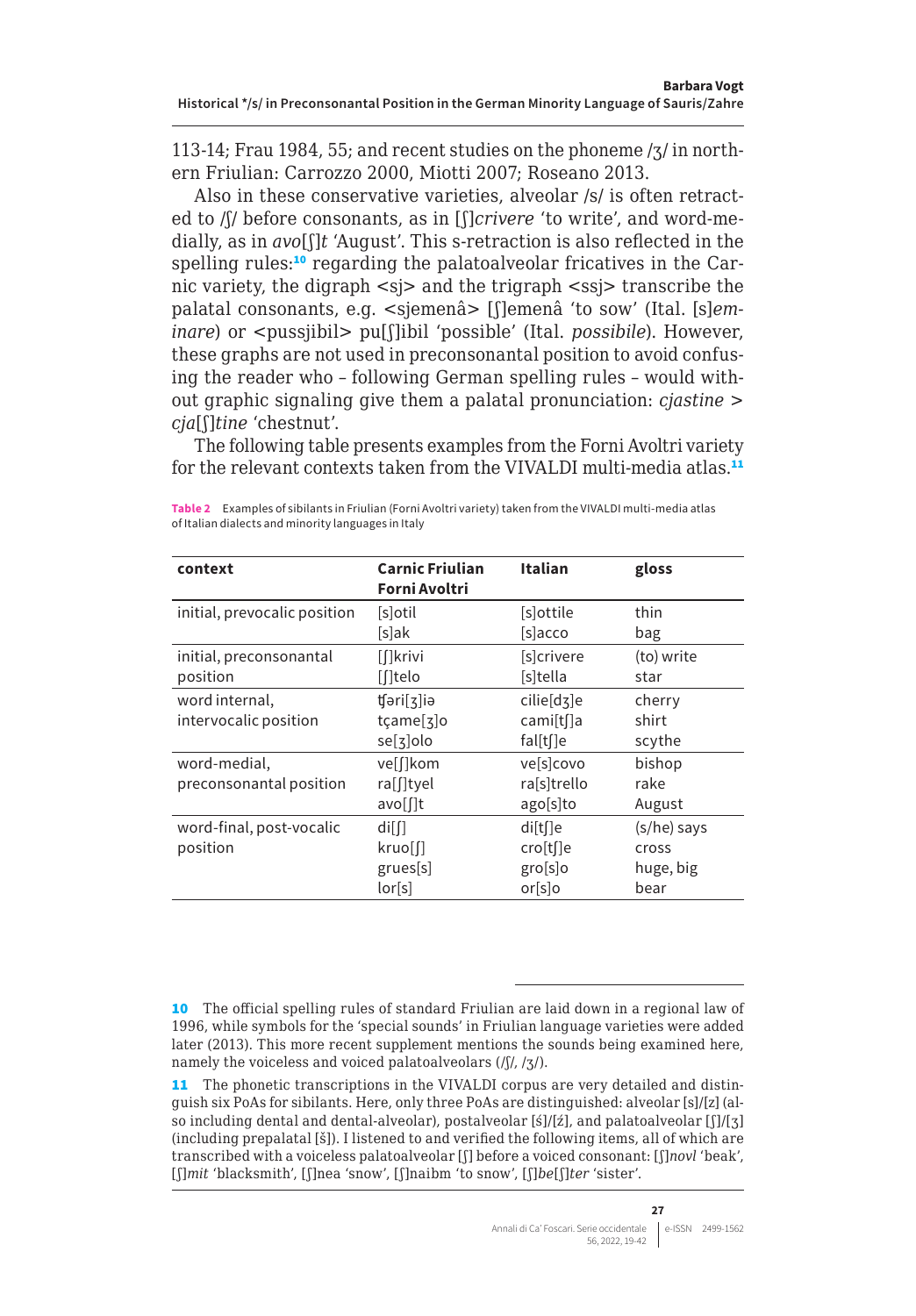<span id="page-9-0"></span>The data show that the Germanic dialect spoken in Sauris/Zahre is in contact with a variety of Friulian (Carnic Friulian) that has a 2-sibilant PoA inventory (alveolar and palatoalveolar). The fricative in preconsonantal position is the outcome of Lat. /s/, while the palatoalveolar /ʃ/ is the outcome of a previous sound change. In preconsonantal position, s-retraction applies, while in intersonorant contexts a voiced palatoalveolar  $\left[3\right]$  is found.<sup>12</sup>

In the following production study, I will address the following questions:

- A. Does the system in the Sauris/Zahre dialect still preserve a postalveolar articulation ([ś], [ź]) in the preconsonantal position, as hypothesized by Kranzmayer (1956) and as attested for Cimbrian and Mòcheno, for instance (see Alber et al. 2021; Alber, Rabanus 2018), thus representing an intermediate stage in the development from a 3-sibilant system in MHG to a 2-sibilant system in MSG?
- B. Do we find a voiced allophone of  $/$ [ $/$  in the pre-sonorant/prevoiced stop contexts, as described by Kranzmayer (1956) and as attested in other language islands in the Carnic Alps (Sappada/Plodn and Timau/Tischelbong)?

### 6 Production Study

#### **6.1 Consultants and Data Collection**

As mentioned in section 3, I specifically target the preconsonantal context in this study. Acoustic and auditory analyses were carried out to investigate whether the system in the Sauris/Zahre dialect still preserves a postalveolar articulation ([ś], [ź]) in preconsonantal position, and whether there is a voiced palatoalveolar articulation in the preconsonantal context. Two or three items for each context were taken from Denison and Grassegger's (2007) dictionary. Four native speakers of the Sauris/Zahre language were recorded producing 187 items. The recordings were annotated manually by the author using Praat. The Sauris/Zahre data were elicited through the following procedure: the author presented the items orally in Italian and asked the informants to translate them into their German dialect. If they were unable to recall the relevant item, it was first

<sup>12</sup> I found no examples in the VIVALDI corpus of [ʒ] in word-initial prevocalic position in the Forni Avoltri variety, although the phoneme /ʒ/ is assumed in this position in northern Friulian (see, e.g., Carrozzo 2000, 47; cf. [ʒ]ave <'sjave> 'toad'. [https://](https://www2.hu-berlin.de/vivaldi/index.php) [www2.hu-berlin.de/vivaldi/index.php](https://www2.hu-berlin.de/vivaldi/index.php)).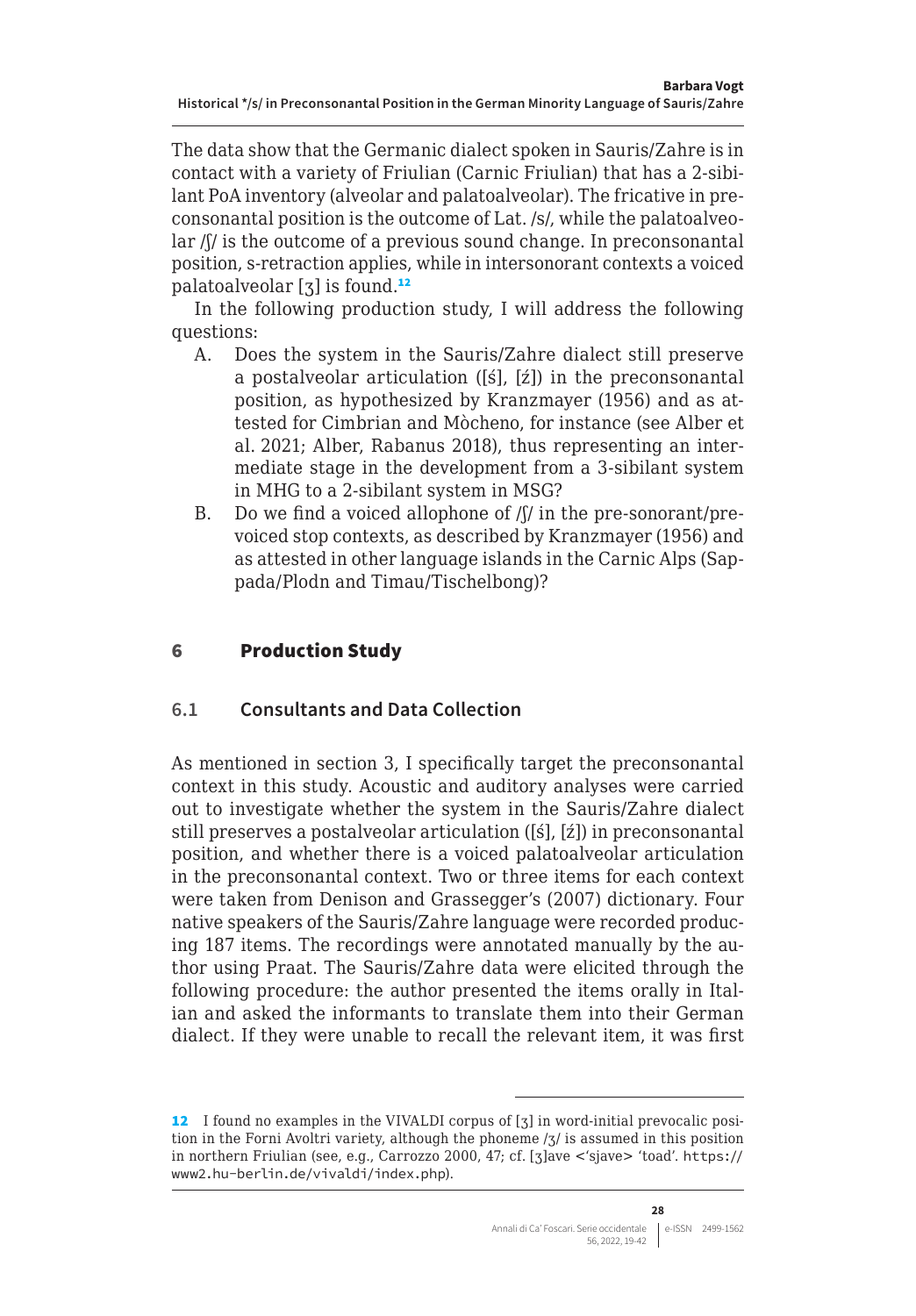<span id="page-10-0"></span>paraphrased in Italian, and then if necessary the German equivalent was suggested. This was (in the following analysis) the case with the items *bešpl* (two speakers), *burštle* and *šlös* (one speaker each). Table **3** shows the tested items.

| context                                                   | Zahre*                      | expected<br>sibilants | <b>MSG</b>                          | gloss                        |
|-----------------------------------------------------------|-----------------------------|-----------------------|-------------------------------------|------------------------------|
| initial position<br>#/s/+ $C_{_{VL}}$                     | špeckh<br>špeitar           | [ ] / [5]             | [[]peck<br>[[]päter                 | bacon<br>later               |
| initial position<br>#/s/+sonorant                         | šnea<br>šlisl<br>šlös       | [[]/[3]               | [[]nee<br>[[lüssel]<br><b>Iloss</b> | snow<br>key<br>lock          |
| word-medial position<br>$\sqrt{\frac{S}{T}}C_{\text{VI}}$ | bešpl<br>raštn**<br>burštle | [[]/[s]               | We[s]pe,<br>ra[s]ten<br>Wur[s]t     | wasp<br>(to) rest<br>sausage |

**Table 3** Sibilants in preconsonantal position with their expected realizations in the Sauris/Zahre dialect

\* Transcription follows Denison, Grassegger 2007.

\*\* This item is not found in the D&G dictionary.

The recordings were made on an Olympus LS-14 (sampling frequency 48 kHz, 16 bit) with the informant about 25 cm from the microphone, and were conducted in February 2019, either in the homes of the participants or at the "Haus van der Zahre" ethnographic center, so the sound quality is not optimal.

The Sauris/Zahre informants were two women and two men, aged 66-77. They were native speakers of the dialect which was the only language they used to speak until they went to school at the age of six and started learning Italian. They also had active and passive knowledge of Friulian as the colloquial oral language they mainly used at work with people who did not speak the German dialect. One of the two women was a housewife and had only a passive knowledge of Friulian, since she had no need to speak it for work purposes.

#### **6.2 Methods**

#### 6.2.1 Auditory Analysis

The data were analyzed auditorily and acoustically. For the auditory analysis, four linguists classified the data as voiced vs. voiceless. Evaluation sheets, one per speaker, each containing a list of 29 items were given to the linguists to rate. Only those items with sibilants in preconsonantal contexts and two items with final, post-vocalic [ʃ] are analyzed here, not the postvocalic realizations (except in word-final contexts for control) as they are not under investigation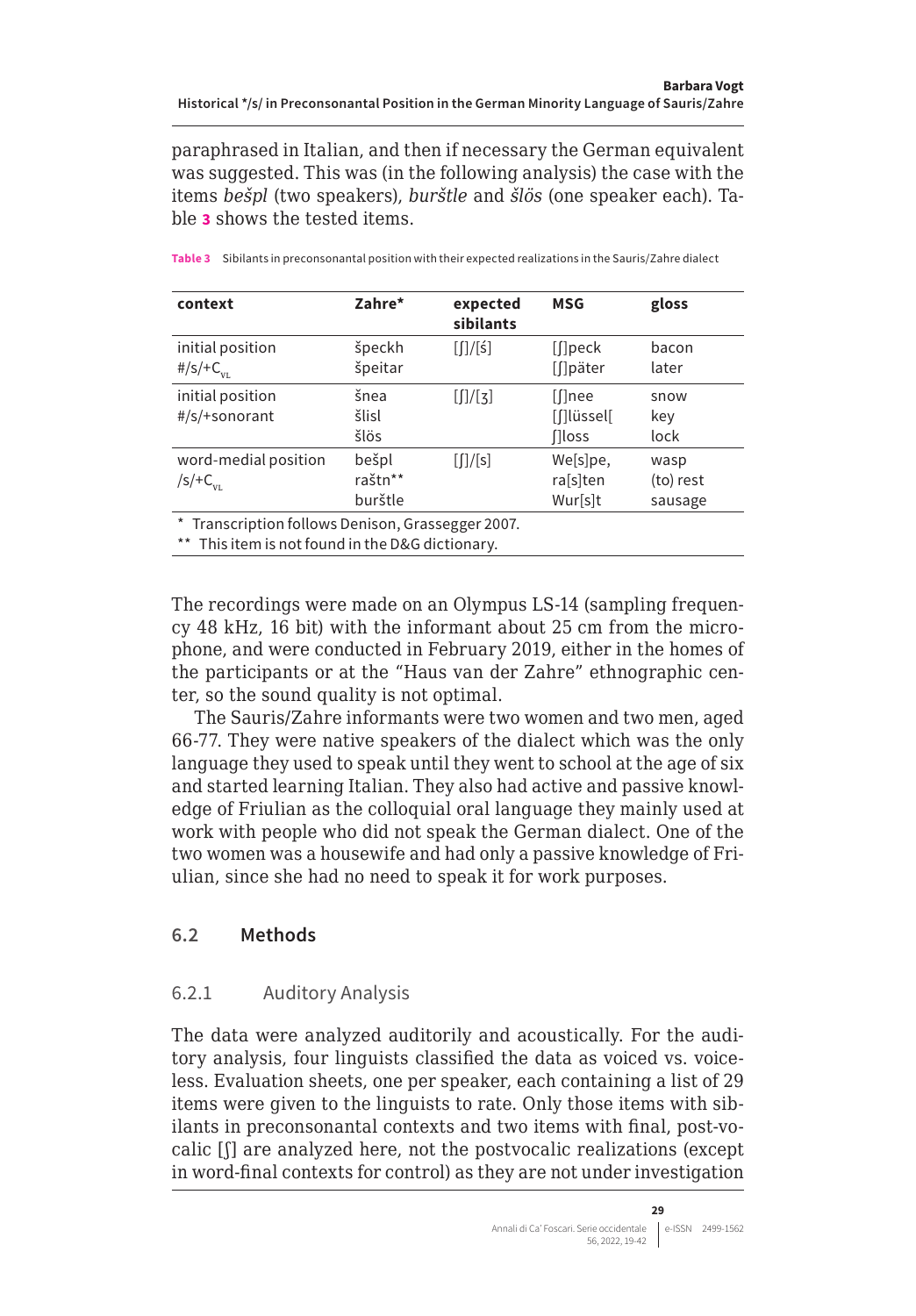in this study. The relevant fricatives were indicated on the evaluation sheets with the neutral symbol <S> (see Appendix) in order to avoid a writing bias. Otherwise, the items were transcribed following Denison and Grassegger (2007). Along with the evaluation sheets, the linguists were given the audio recordings of the items (each pronounced twice) listed in Table **4**.

| context                                  | examples             | glosses                  |
|------------------------------------------|----------------------|--------------------------|
| word-initial: $s+C$ <sub>voiceLess</sub> | Speckh, Spaitar      | bacon, later             |
| word-initial: $s+C$ <sub>voicep</sub>    | Snea, Slisl, Slös    | snow, key, lock          |
| word-medial: $s+C$ <sub>voiceLess</sub>  | beSpl, raStn, bürStl | wasp, (to) rest, sausage |
| word-final, postvocalic                  | vlaiS, viS           | meat, fish               |

**Table 4** Items and contexts subjected to acoustic and auditory analyses

#### 6.2.2 Acoustic Analysis

For the acoustic analysis, the author labeled the audio files using Praat.<sup>13</sup> The visual representation of the sound and the audio signal were both referred to in annotating the fricatives. Visually, the aperiodicity of the waveform in the oscillogram clearly shows the beginning and end of the fricative; in the spectrogram, the beginning and end of the fricative are shown by a dark pattern signaling the frication noise.

Spectral moments are used to classify the PoA of fricatives. Fricative noise moves towards lower frequencies as the place of articulation moves further back (as the length of the cavity in front of the main constriction becomes longer). Center of gravity (CoG), which will be used in the following analysis, is a measure of the average height of the frequencies in the spectrum over the frequency domain weighted by the amplitude. The CoG value will be higher for sounds with greater high frequency energy (see Kiss 2013). Current research gives a value of about 5000/6000 Hz for alveolar fricatives [s/z], and only 2500/3000 Hz for palatoalveolar fricatives [ʃ] (see Jongman 2000, 1253). Zygis (2010) investigated the 3-sibilant inventory in Polish  $(\sqrt{s}/\sqrt{s})$  and reported the following values: alveolar  $\frac{s}{r}$ : 6000 Hz, alveolar palatalized  $\frac{s}{r}$ : 4000 Hz, postalveolar  $\frac{s}{r}$  (transcribed as retroflex): 3000 Hz.

A word of caution is needed here. Since the recordings were not carried out in soundproof spaces, the analysis may well be affected by background noise and vowel echoes. Moreover, measurements

<sup>13</sup> *Praat: doing phonetics by computer* (version 5.3.56). <http://www.praat.org/>.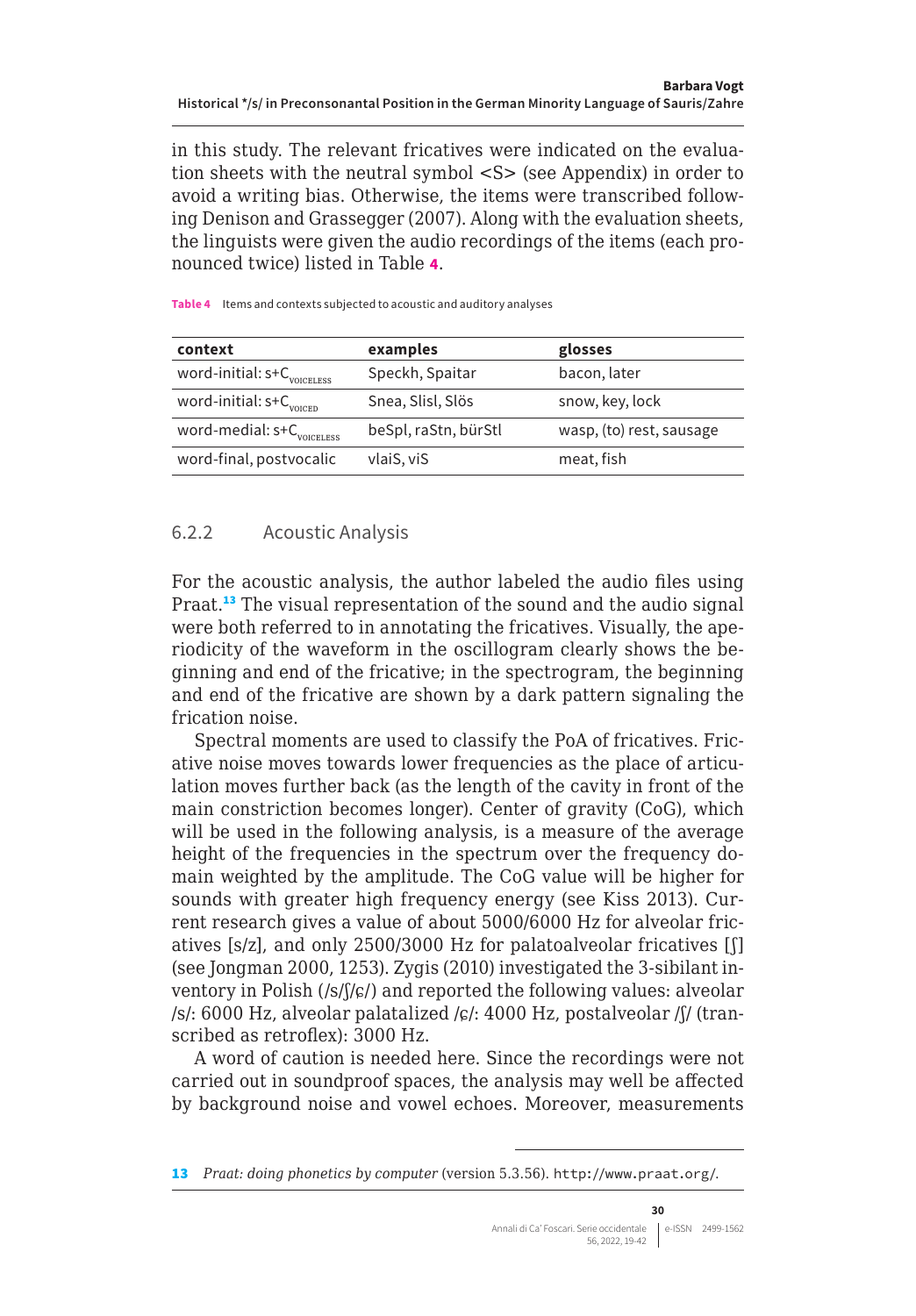<span id="page-12-0"></span>can be influenced by casual acoustic variability within the frication noise. Lastly, CoG values vary depending on the speaker and the context (for example, the preceding and following vowels).

#### 7 Results

#### **7.1 Auditory Analysis**

The auditory analysis shows that the sibilant in preconsonantal position was classified as voiceless in all but one case (word-medially), and this was confirmed by the author's auditory judgement and by visual analysis (no clearly visible voice bar, no pitch curve, no visible formant structures in the spectrogram). This would not be surprising before a voiceless consonant, but is less expected before a voiced consonant. The auditory analysis therefore shows that in preconsonantal, word-initial contexts the system in the Sauris/Zahre variety has the same distribution as MSG, i.e. all sibilants are neutralized to voiceless, which is also confirmed by the transcriptions of the items in Denison and Grassegger (2007) and in the VIVALDI multi-media atlas.

| context                           | items                 | VD | VL <sup>14</sup> |
|-----------------------------------|-----------------------|----|------------------|
| #/s/+ $C_{_{VL}}$                 | Speckh, Spaitar       | 0  | $18*$            |
| #/s/+ $C_{\rm vn}$                | Slisl, Snea, Slös     | O  | $27*$            |
| word-medial: $s+C$ <sub>vi.</sub> | beSpl, bürStl, raStn, |    | $22**$           |
| $V + /s$ /# (< OHG /sk/)          | vlaisch, visch        | 0  | $18*$            |

**Table 5** Auditory evaluation with regard to voicing and place of articulation

One rater made no choice between voiced and voiceless in this context on two evaluation sheets.

\*\* Three evaluation sheets did not contain the relevant items (hence only 8 evaluations); the item *raStn* was not rated on one evaluation sheet.

<sup>14</sup> There were 11 evaluation sheets; where there were 3 items to rate in a given group (e.g., *glos*, *haus*, *hols*) a total of 33 evaluations were made, where the group contained only two items, 22 evaluations were made.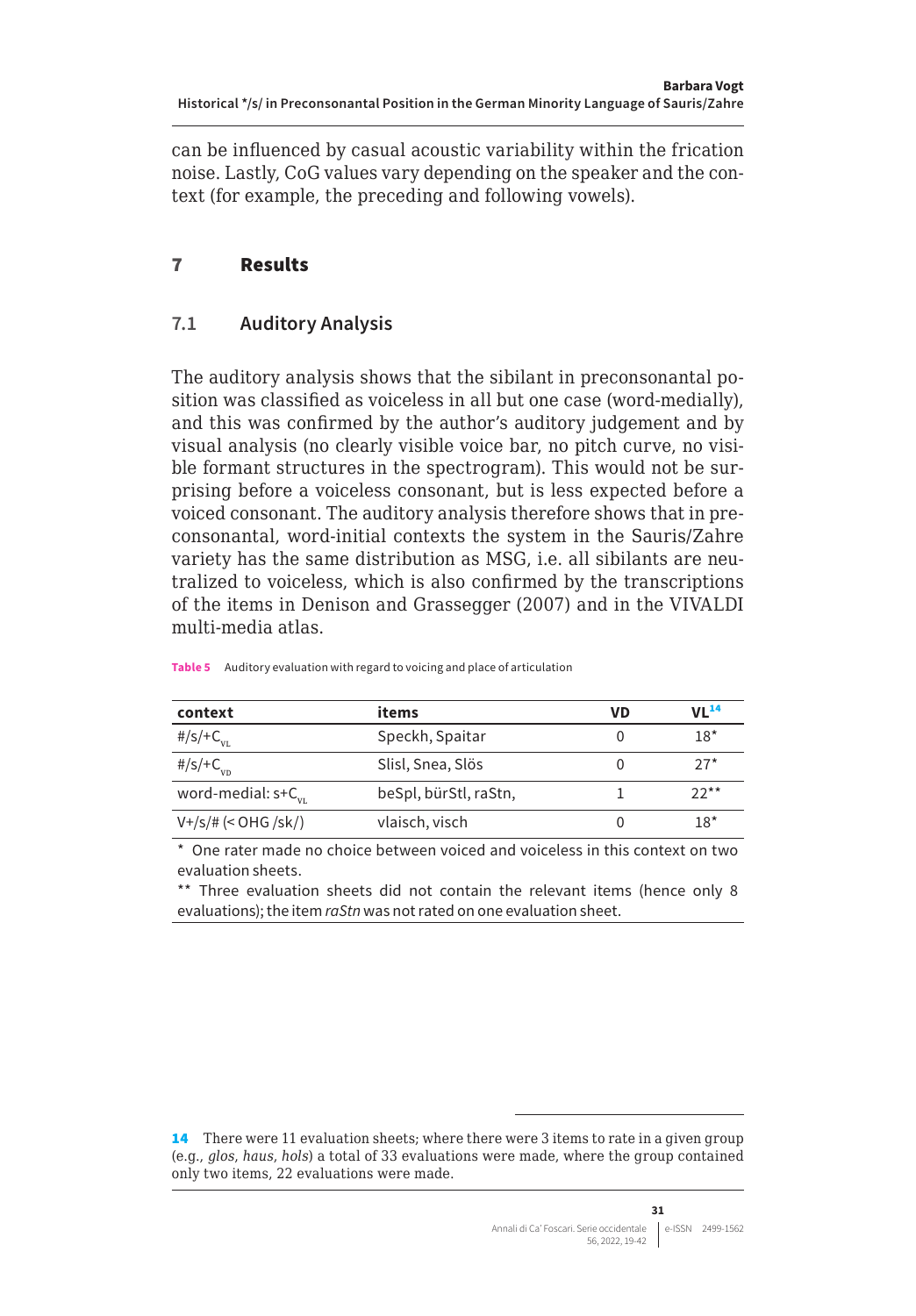#### <span id="page-13-0"></span>**7.2 Acoustic Analysis**

The acoustic analysis was carried out with a script (Elvira-García  $2014$ <sup>15</sup> that generates an FFT spectrum over the whole fricative (minus 1ms at the edges); frequencies below 1000 Hz were filtered out.<sup>16</sup>

Table 6 Acoustic analysis of /s/ in preconsonantal (< PG \*/s/) and word-final (< OHG /sk/) contexts; script: Elvira-García 2014

| context                             | items                    | CoG     | standard<br>deviation                                                                                      | max.<br>freq | mean<br>intensity | interval<br>duration | no. of<br>tokens |
|-------------------------------------|--------------------------|---------|------------------------------------------------------------------------------------------------------------|--------------|-------------------|----------------------|------------------|
| #/s/+ $C_{\rm VI}$                  | Speckh<br>Spaitar        | 2489.84 | 1980.35                                                                                                    | 2511.06      | 55.62             | 68.5                 | 16               |
| #/s/+ $C_{vn}$                      | Slisl<br>Snea<br>Slös    | 2886.08 | 1987.42                                                                                                    | 2752.52      | 53.56             | 105.13               | 23               |
| word-<br>medial:<br>$s+C_{\rm vir}$ | beSpl<br>bürStl<br>raStn | 2585.76 | 2560.74                                                                                                    | 3421.9       | 62.4              | 94.85                | $20*$            |
| final<br>(OHG /<br>sk/              | viS,<br>vlaiS            | 2961.32 | 2130.51                                                                                                    | 3063.62      | 60.87             | 194.19               | 16               |
|                                     |                          |         | * In this context one female speaker $(G, \text{ and } GB)$ was replaced by another $(P, \text{ and } AB)$ |              |                   |                      |                  |

1is context, one female speaker (G., aged 66) was replaced by another (R., aged 49) because the first speaker failed to produce the items requested.

Table 6 shows that the sibilants in question have very similar values. Focusing specifically on CoG, there was a small difference between  $/s/$ + $C_{V_D}$  with a value of about 2900 Hz, and word-medial and word-initial  $/s/$ +C<sub>vv</sub> with values around 2500 Hz. Preservation of an intermediate postalveolar 'shibilant' in word-initial preconsonantal position, which has been suggested in the literature, could not be confirmed. In all contexts, the CoG was within the 2500-3000 Hz range previously reported for palatoalveolar articulation (Jongman 2000, 1253; Zygis 2010).

The differences of about 400-500 Hz found between, for example, the values for  $\left[\right]$  (< OHG /sk/) in word-final position and the values for  $/s/+C_w$  in word-initial position, were too small to confirm a distinct, contrastive PoA. If these CoGs are taken as relational values,

<sup>15</sup> [http://stel.ub.edu/labfon/sites/default/files/zero-crossing-and-spec](http://stel.ub.edu/labfon/sites/default/files/zero-crossing-and-spectral-moments13.praat)[tral-moments13.praat](http://stel.ub.edu/labfon/sites/default/files/zero-crossing-and-spectral-moments13.praat). The script calculates the following parameters: duration of the interval, zero crossing in the first 30 ms of the interval, number of crosses in the whole interval, zero crosses in the interval\*10/duration of the interval, intensity, center of gravity, skewness, kurtosis, standard deviation, central moment.

<sup>16</sup> In order to reduce the background noise in the spectrum settings the dynamic range was changed to 60 dB.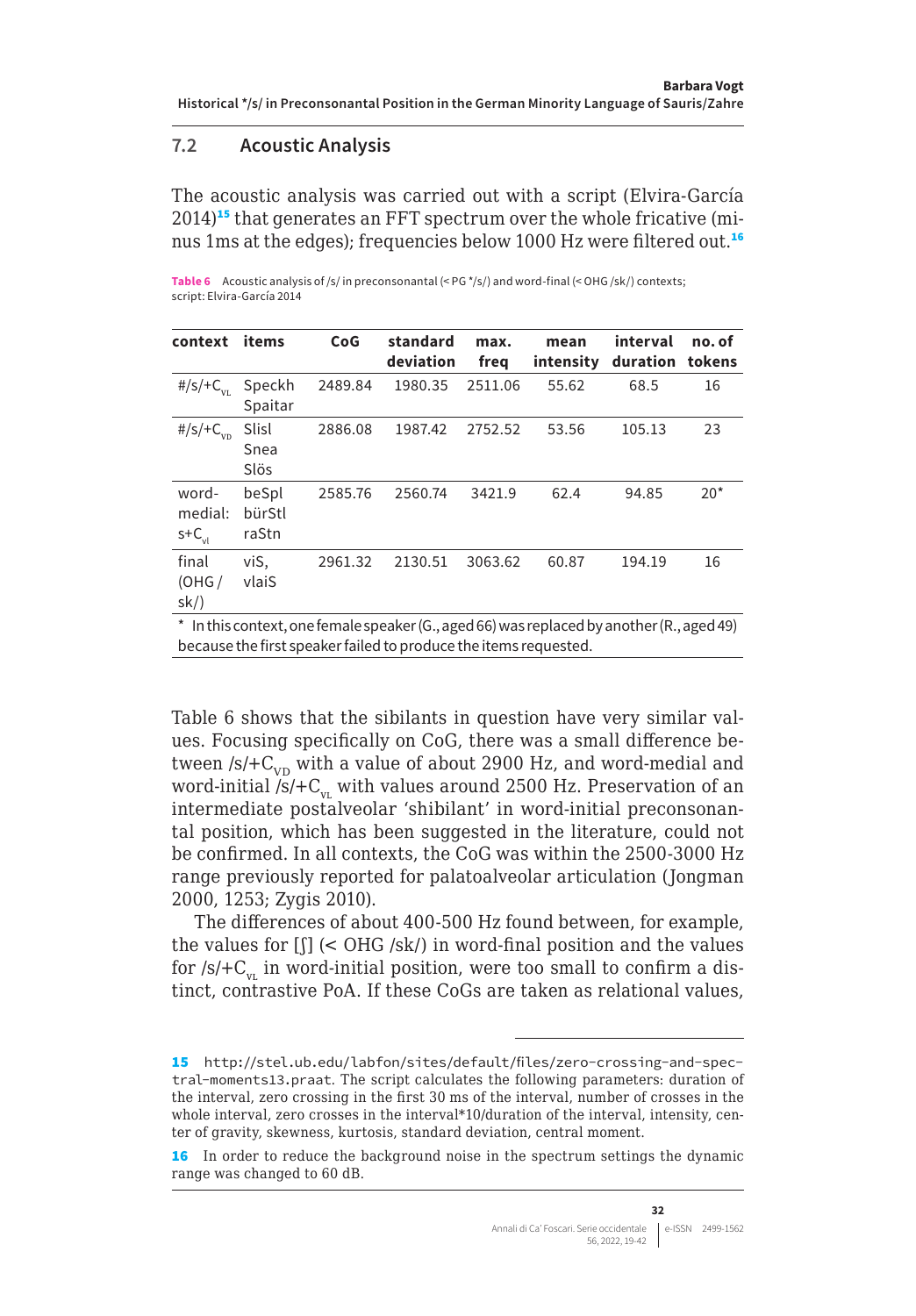this would point at most to the articulation of  $\#/S+C_{\text{VL}}$  being more retracted than [ʃ] (< OHG /sk/) in final position. As in most Germanic dialects, historical \*/s/ and the new phoneme [ʃ] (< OHG /sk/) in preconsonantal position merge with regard to both PoA and voicing, regardless of the hypothetical lenis character of MHG [ź] before a voiced consonant.

Graph **1** below shows a voiceless palatoalveolar sibilant realized by a male speaker of the Sauris/Zahre dialect. The oscillations are irregular and no voice bar is visible in the spectrogram, while the frequencies of the energy concentration of the fricative are fairly low (about 2000-3000 Hz), and the formant structure is only faintly visible.



**Graph 1** N\_Snea\_1 'snow' (Sauris/Zahre)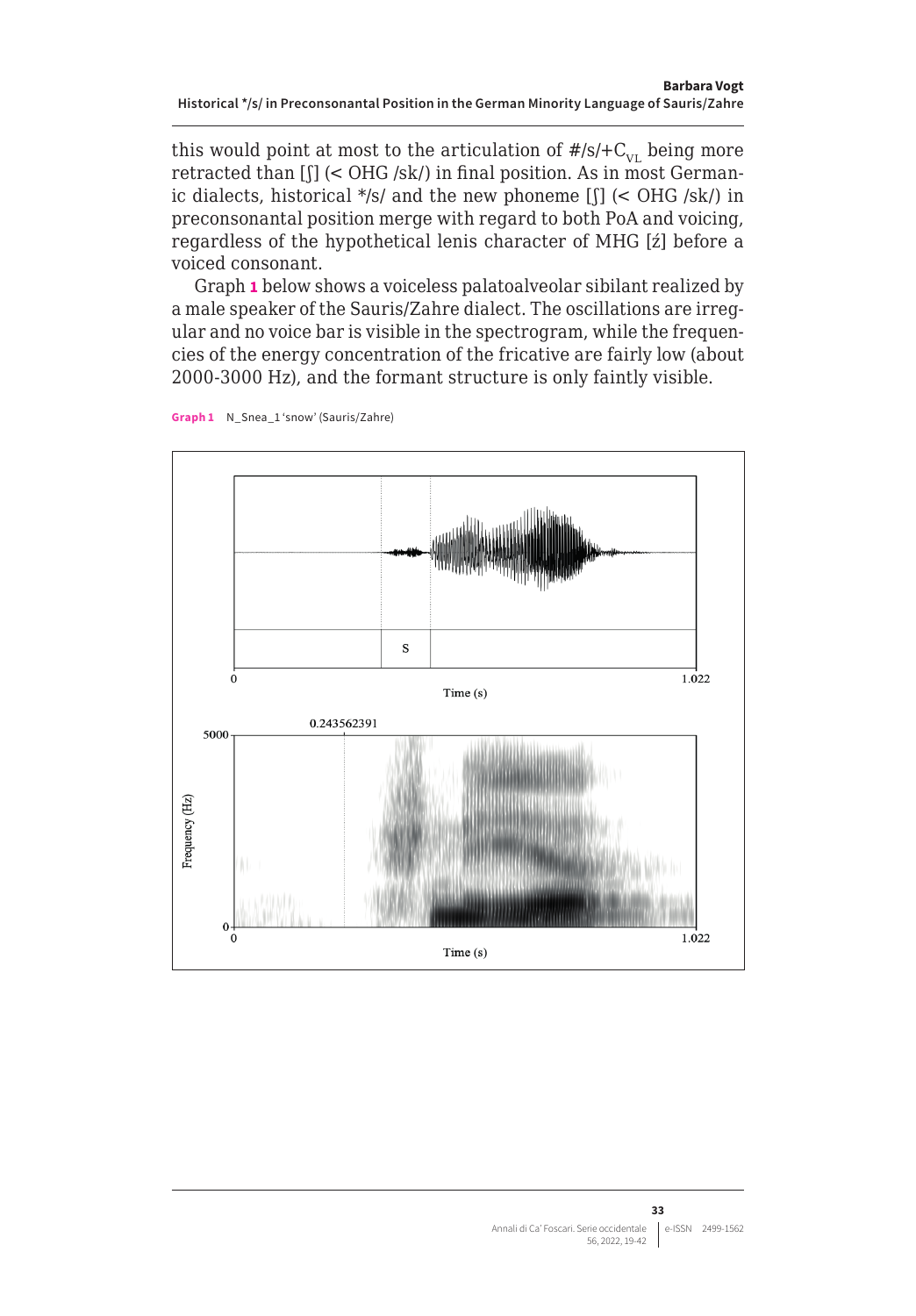#### <span id="page-15-0"></span>8 Discussion

This contribution presents an acoustic and auditory analysis of one aspect of the sibilant system of the dialect of the Germanic language island Sauris/Zahre. Specifically, sibilants in preconsonantal position were investigated and compared with the sibilant systems in MSG and the surrounding Romance variety, Carnic Friulian. The following questions were raised (see § 5) and are reiterated here:

- A. Does the system in the Sauris/Zahre dialect still preserve a postalveolar articulation in this context, which represents an intermediate stage in the development from a 3-sibilant inventory in MHG to a 2-sibilant system in MSG?
- B. Do we find a voiced allophone of  $/$ [ $/$  in the pre-sonorant/prevoiced stop contexts, as described e.g. by Kranzmayer (1956), Lessiak (1933; 1959) and as attested in other language islands in the Carnic Alps (Sappada/Plodn and Timau/Tischelbong)?

#### **Question A**

Acoustic analysis shows that in the Sauris/Zahre variety a postalveolar articulation ( $[\pm, \pm] <$  PG  $*\!/s$ ) is no longer evident in word-initial preconsonantal position. That is, the reorganization from a 3-sibilant inventory to a 2-sibilant inventory based on PoA is complete, and historical \*/s/, the only sibilant realized in preconsonantal position, is realized consistently as a voiceless palatoalveolar [ʃ] in word-initial position (and frequently word medially before /p/, /t/). Therefore, as far as the preconsonantal position is concerned, the Sauris/Zahre dialect follows the same development as most varieties on which MSG is based as well as MSG itself, $17$  while in other Germanic varieties in northern Italy, e.g., Cimbrian spoken in Lusérn (Alber, Rabanus 2018) a postalveolar realization is still detectable in some contexts.

Recent studies have drawn attention to the process of s-retraction observed in Germanic and Romance varieties in northern Italy and have raised the question if language contact could have played a role (Alber et al. 2021; Schmid 1956). The language islands in this area provide important insights into the discussion about contact related change and therefore I will briefly analyze the results of the production study in Sauris/Zahre against the background of contact linguistics.

As claimed by e.g. Schmid (1956), contact may have played a role in the implementation of s-retraction in the German based minority lan-

<sup>17</sup> The same development is observed in prevocalic, intersonorant and final contexts, see Vogt 2000.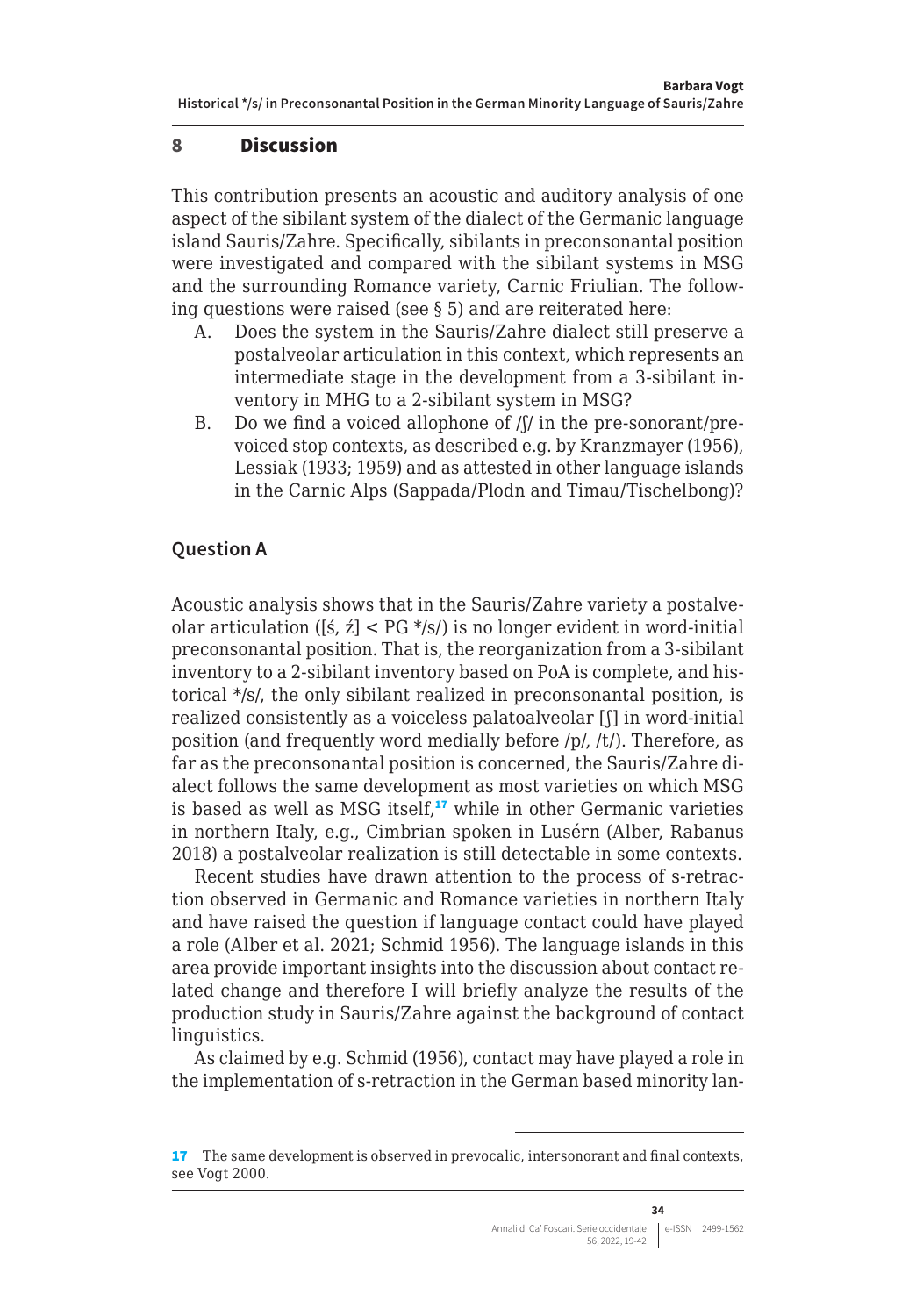guages in the northern Alps, i.e. also in the Sauris/Zahre variety: between the 11th and 13th centuries, s-retraction was an active process in northern Italy (see the Lombard language in the Alps: [ʃ]tela 'star', [ʃ]piga 'spike' [ʃ]kur 'dark' (Pfister 1984)), and might therefore have triggered s-retraction also in the Germanic minority languages in Italy. Schmid (1956, 50) concludes that in the areas of Romance-Germanic language contact (Tyrol, Vorarlberg, Eastern Switzerland), the Germanic dialects borrowed s-retraction, and the process then spread to the north. One of Schmid's arguments is that the two centers of s-retraction, Romansh and Ladin – in close contact, respectively, with Tyrol and Western Upper Kärnten – pattern with Swabian and Alemannic (s-retraction also word-internally). Sauris/Zahre would therefore represent the eastern edge of the area reached by this Germanic-Romance language contact phenomenon.

On the other hand, also contact independent motivations for s-retraction are discussed in literature. From a phonetic point of view, there is experimental evidence for a general lowering effect of /s/ in preconsonantal position, that is, /s/ is observed to have a lower centroid frequency and therefore to be more /ʃ/-like when followed by /p, t, k/ (Phillips 2020; Stuart-Smith et al. 2019; Stevens, Harrington 2016; Stevens et al. 2015). Besides this phonetic bias, there is evidence that a three-way articulatory contrast is difficult to maintain. Typologically, such systems are rare, reflecting the fact that the intermediate category presents articulatory and acoustic instability. Polish is one of the comparatively few languages with a 3-way articulatory contrast (dental, retroflex and alveopalatal sibilants). Regarding the intermediate sibilant, retroflex [ʂ], Bukmaier & Harrington (2016) provide evidence for the relative weakness of acoustic cues for PoA, and for low perceptual salience. They also point to data that suggest that retroflex [ʂ] is acquired relatively late by children. Reorganization of the sibilant system through removal of the intermediate category may therefore be interpreted as a kind of optimization of the sibilant system. The motivation for the 'direction' of the intermediate category towards retraction rather than towards fronting in the varieties with s-retraction could be the above-mentioned phonetic bias (/s/ more /ʃ/-like before voiceless stops). The extension to all consonants in MHG is accounted for by Benware (1996) as phonetic analogy induced by acoustic-auditory similarity: /ʃr/ triggered the following diachronic scale:  $[1 > n > m > w]$ <sup>18</sup>

Realignment of the system after change is recognized by Alber et al. (2021) as the driving force behind preconsonantal s-retraction. The authors analyze Germanic and Romance varieties and identify the in-

<sup>18</sup> The position of the stops [p, t] in the diachronic scale was not investigated by Benware (1996).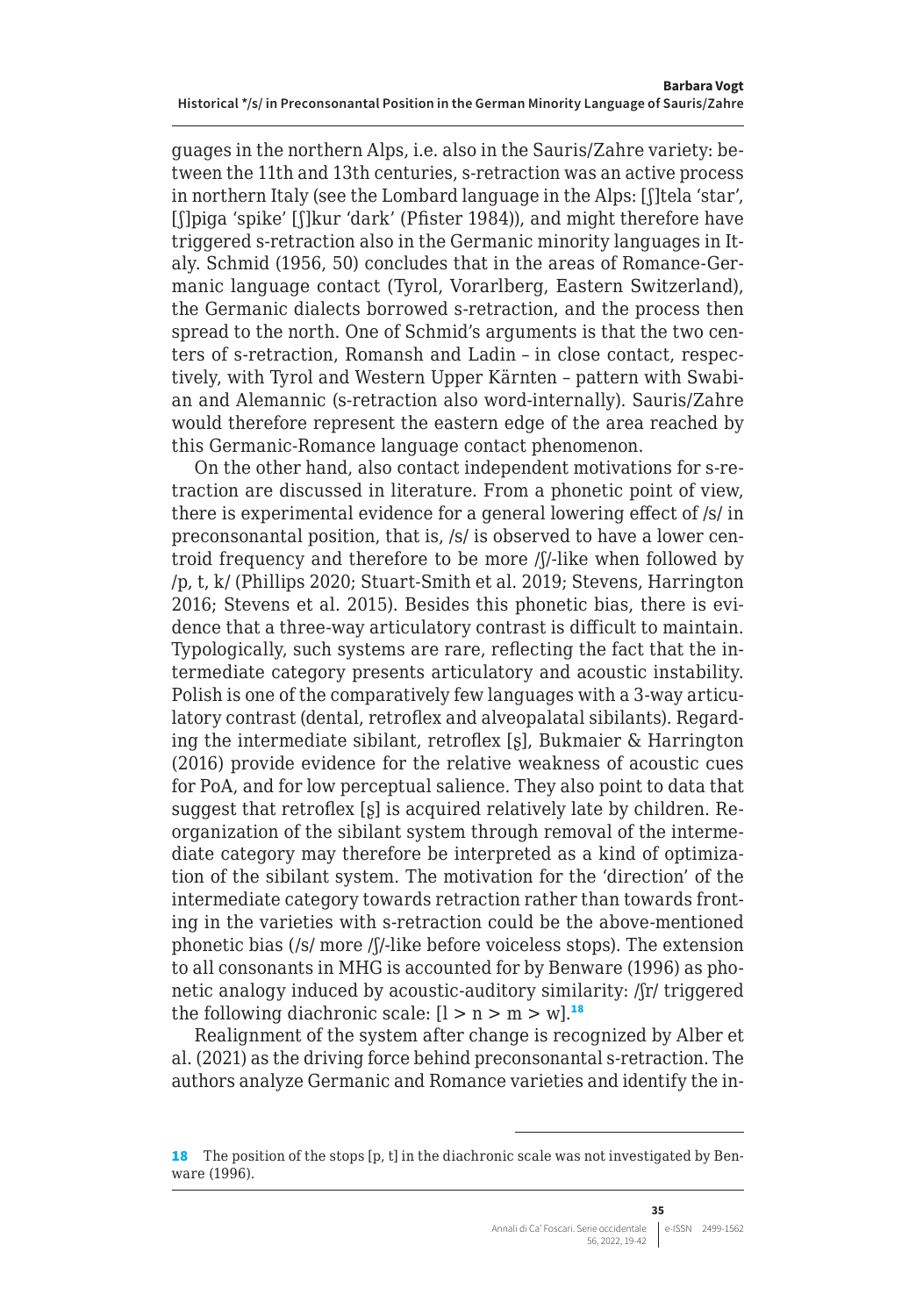troduction of a new phoneme, namely palatoalveolar [ʃ], into the sibilant system as the common denominator in all the language groups involved in the process of preconsonantal s-retraction – with subsequent reorganization from a 3-sibilant inventory (in Germanic varieties) or 1-sibilant inventory (in Romance varieties) to a 2-sibilant one. Both types of reorganization share the characteristic that only the historical sibilant is found in preconsonantal position, $19$  so it could merge with the 'new' palatoalveolar sibilant /ʃ/ without a loss of distinction in this position. Both dialects discussed here, the Germanic Sauris/Zahre variety and the Romance Forni Avoltri variety, fit this pattern and can therefore count as further examples illustrating this language contact independent trajectory. To conclude, the latter arguments provides an internal motivation for the change in Sauris/Zahre.

#### **Question B**

Lessiak (1933; 1959) and Kranzmayer (1956, 89) claim that in the pre-sonorant/pre-voiced stop contexts, the voiced palatoalveolar sibilant [ʒ] is realized in the Sauris language. In their view, lenited [ź] evolved into voiced [ʒ] in the Sauris/Zahre dialect by adapting to the inventory of the surrounding varieties Carnic Friulian and Slovenian (Neweklowski 1990) (see § 4). Thus, the existence of the voiced palatoalveolar [ʒ] in the German minority language is ascribed to language contact, too. However, auditory analysis shows that (more than 50 years later) we do not find a voiced realization of the palatoalveolar sibilant, which is also confirmed by the transcriptions of the items in Denison and Grassegger (2007) and in the VIVALDI multi-media atlas. By consequence, in this context and regarding the feature [+/-voice] no language contact influence is observable. A voiced palatoalveolar articulation [ʒl-], [ʒn-], [ʒm-], [ʒb-] is reported in the varieties of the neighboring language islands Sappada/Plodn and Timau/Tischelbong (Geyer 2018). This might reflect the lenis character hypothesized in MHG for \*/s/ in this context, but in Sauris/Zahre a voiced allophone of /ʃ/ as remnant of OHG-FL is not observable in preconsonantal position.

Taking the different pieces of evidence together, we can say that preconsonantal s-retraction in the Sauris/Zahre dialect is no different from the development observed in MSG and related varieties: it is part of the reorganization of the sibilant systems (elimination of the intermediate articulatory category), is grounded in phonetics (has a perceptual and articulatory trigger). Hypothesized language contact influence in Sauris/Zahre is explainable by internal motiva-

<sup>19</sup> Before /r/ only /ʃ/ is found, e.g. *schrîben* 'to write' (Paul [2007] 1881, 171).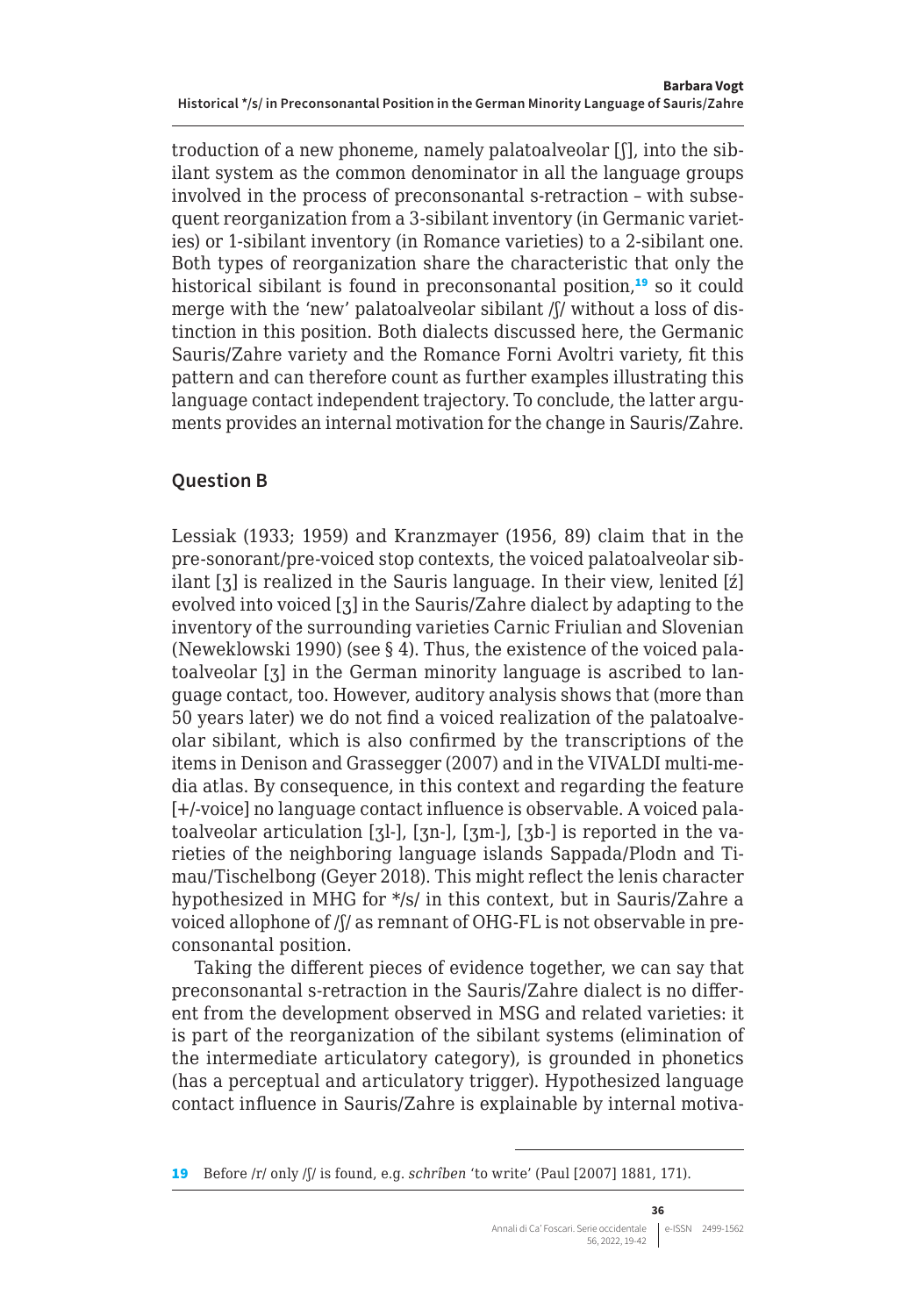tions (preconsonantal s-retraction) or is not attested (the borrowing of a voiced allophone of /ʃ/ from the neighboring Romance variety is not observed).

Turning back to the discussion regarding sound change in contact settings and the dichotomy between contact-induced and internally motivated change it is important to note that external motivation for sound change has recently been viewed with more caution, especially by theoretically-orientated linguists (see Lucas 2015; Hickey 2010; Muysken 2010 for overviews). Strictly speaking, in the presence of an internal motivation, it is difficult to demonstrate the real influence of an external motivation like contact. Even where certain features resulting from change are present in neighboring varieties, we cannot exclude that the features may have arisen independently of contact, but rather from internal motivations only; see e.g. Alber, Rabanus, Tomaselli (2012) for this narrow definition of language contact-induced change. The authors state also that contact *independent* change is even more likely if the same change is also observed in varieties outside the contact situation and if it gives rise to unmarked features. This is the case with s-retraction which is not confined only to situations of language contact as, for instance, it is also found in many Southern Italian dialects and in other Romance varieties; Rohlfs (1949), cit. Alber et al. (2021). Other varieties of Portuguese, Catalan, Persian, Slovenian and Spanish are mentioned in the literature (Kümmel 2007; Stevens et al. 2015; Phillips 2020), so it is unlikely that the phenomenon is the result of language contact alone.

Many scholars agree that assuming a strict dichotomy between internal and external motivations is inappropriate (Romaine 1995; Dorian 1993; Hickey 2010). It is often pointed out that in contact settings contact may catalyze and transmit a phenomenon which has emerged through internal motivation. According to these "integrative" accounts, internal and external motivations are not mutually exclusive. Therefore, also in Sauris/Zahre change might have been underpinned and heightened by language contact.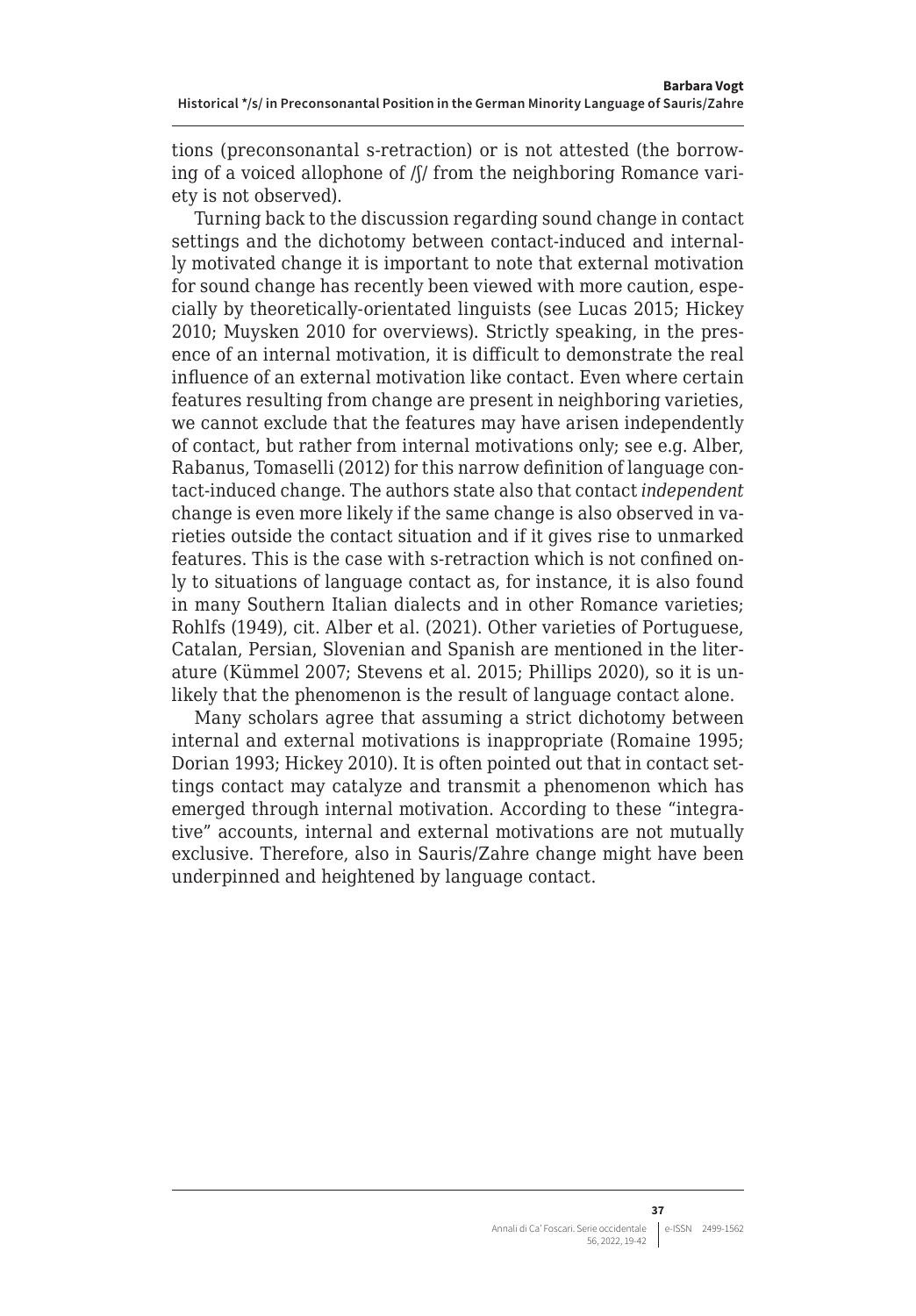#### **Bibliography**

- Alber, B. (2014). "Obstruent Systems of Northern Italy", in D'Alessandro, R. et al. (a cura di), "Approcci diversi alla dialettologia italiana contemporanea", num. speciale, *L'Italia Dialettale*, s. 3, 75, 11, 13-36.
- Alber, B. (2018). "Die Sibilanten des Zimbrischen: Konservativität durch Sprachkontakt". Rabanus, S. (Hrsg.), *Deutsch als Minderheitensprache in Italien. Theorie und Empirie kontaktinduzierten Sprachwandels*. Hildesheim et al.: Olms, 19-47. <https://doi.org/10.1515/9783110261295-042>.
- Alber, B., Kokkelmans, J.; Rabanus, S. (2021). "Preconsonantal *s*-retraction in the Alps: Germanic, Romance, Slavic", in Gaeta, L.; Seiler, G. "The Alps as a Linguistic Aerea", special issue, *STUF. Language Typology and Universals*, 74, 19-42. <https://doi.org/10.1515/stuf-2021-1022>.
- Alber, B.; Rabanus, S.; Tomaselli, A. (2012). "Contatto linguistico nell'area alpina centro-meridionale". Colombo, L.; Dal Corso, M.; Frassi, P.; Genetti, S.; Gorris Camos, R.; Ligas, P.; Perazzolo, P. (a cura di), *La sensibilità della ragione. Studi in omaggio a Franco Piva*. Verona: Fiorini, 1-19.
- Angeli, F. (2003). "Conservazione e innovazione nella parlata germanofona di Sauris". *Ce Fastu?*, 79, 183-204.
- Baum, W. (1983). *Deutsche Sprachinseln in Friaul*. Klagenfurt: Carinthia Verlag.
- Benware, W.A. (1996). "Processual Change and Phonetic Analogy: Early New High German<s> <sch>". *American Journal of Germanic Linguistics and Literatures*, 8(2), 265-87.
- Bukmaier, V.; Harrington, J. (2016). "The Articulatory and Acoustic Characteristics of Polish Sibilants and their Consequences for Diachronic Change". *Journal of the International Phonetic Association*, 46(3), 311-29. [https://](https://doi.org/10.1017/s0025100316000062) [doi.org/10.1017/s0025100316000062](https://doi.org/10.1017/s0025100316000062).
- Carrozzo, A. (2000). *Gramatiche fonetiche furlane*. Udin: Centri Friûl Lenghe.
- Cercignani, F. (1979). *The Consonants of German: Synchrony and Diachrony*. Milano: Cisalpino-Goliardica.
- Costantini, F. (2019). *Aspetti di linguistica saurana*. Roma: Il Calamo.
- Denison, N. (1968). "Sauris: A Trilingual Community in Diatypic Perspective". *Man*, n.s. 3(4), 578-92. <https://doi.org/10.2307/2798580>.
- Denison, N.; Grassegger, H. (2007). *Zahrer Wörterbuch = vocabolario saurano*. Udine: Amaro.
- Dorian, N. (1993). "Internally and Externally Motivated Change in Language Contact Settings: Doubts About the Dichotomy". Jones, C. (ed.), *Historical Linguistics: Problems and Perspectives*. London: Longman, 131-55.

Francescato, G. (1970). "Il sistema dei suoni sibilanti nel dominio friaulano". Francescato, G., *Studi linguistici sul friulano*. Firenze: Olschki, 99-118.

- Frau, G. (1984). *I dialetti del Friuli*. Udine: Società Filologica Friulano.
- Geyer, I. (2018). "Wortschatzentwicklung in den Sprachinseln Sappada/Pladen, Sauris/Zahre und Timau/Tischelwang im historischen Friaul". Rabanus, S. (Hrsg.), *Deutsch als Minderheitensprache in Italien. Theorie und Empirie kontaktinduzierten Sprachwandels*. Hildesheim et al.: Olms, 325-43.
- Hickey, R. (2010). "Language Contact: Reconsideration and Reassessment". Hickey, R. (ed.), *The Handbook of Language Contact*. Malden; Oxford: Wiley-Blackwell, 1-28.
- Jongman, A.; Wayland, R.; Wong, S. (2000). "Acoustic Characteristics of English Fricatives". *Journal of Acoustical Society of America*, 108(3), 1252-63. <https://doi.org/10.1121/1.1288413>.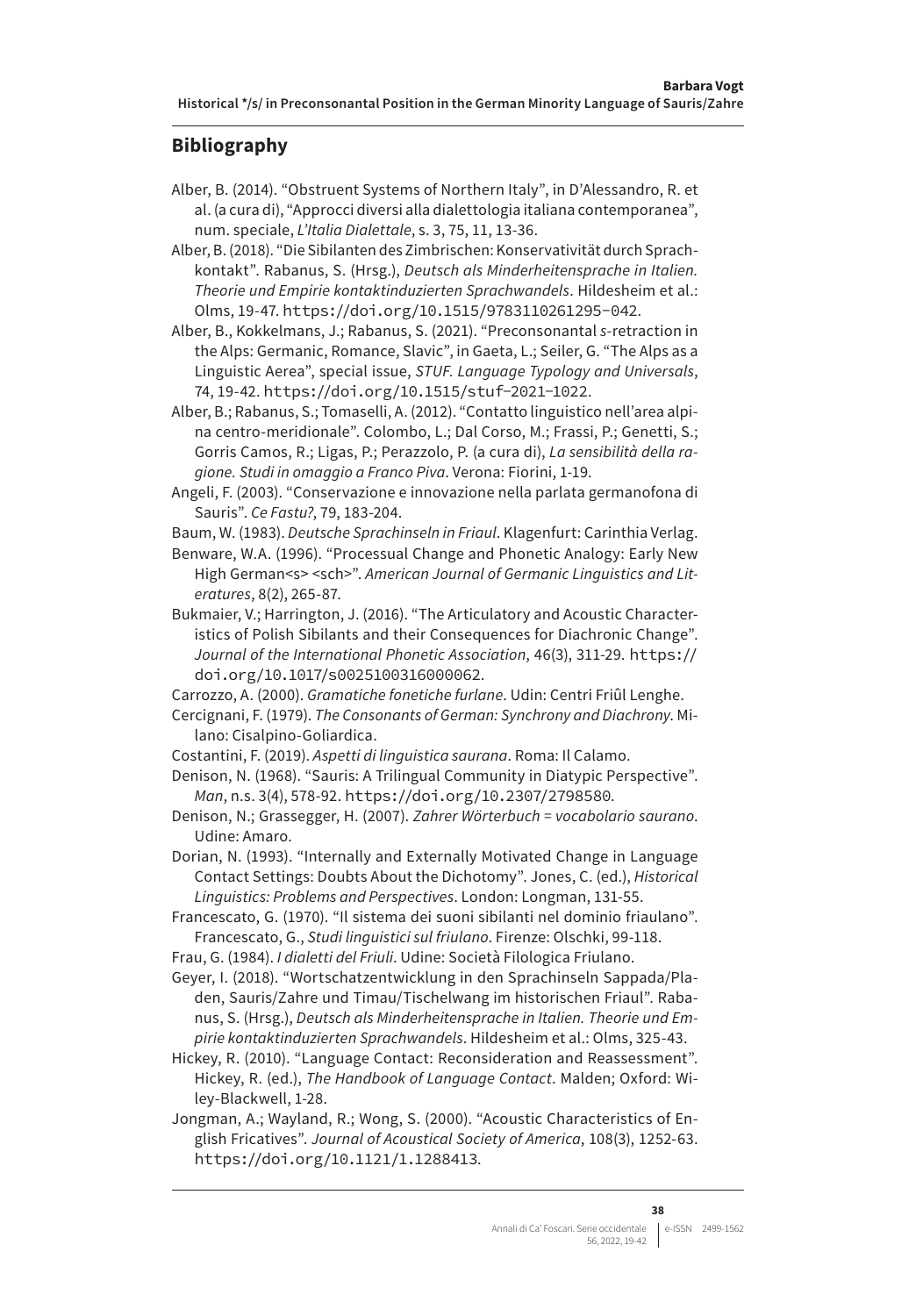Joos, M. (1952). "The Medieval Sibilants". *Language*, 28, 222-31.

- Kiss, Z.G. (2013). "Measuring Acoustic Correlates of Voicing in Stops and Fricatives". Szigetvári, P. (ed.), *Papers Presented to László Varga on His 70th Birthday*. Budapest: Department of English Linguistics, Eötvös Loránd University. <http://seas3.elte.hu/VLlxx/gkiss.html>.
- König, W. (2011). *dtv-Atlas Deutsche Sprache*. 17th ed. München: Deutscher Taschenbuch Verlag.

Kranzmayer, E. (1956). *Historische Lautgeographie des gesamtbairischen Dialektraumes*. Wien; Graz: Herrmann Böhlau.

Kümmel, M. (2007). *Konsonantenwandel: Bausteine zu einer Typologie des Lautwandels und ihre Konsequenzen für die vergleichende Rekonstruktion*. Wiesbaden: Reichert Verlag.

Lessiak, P. (1933). *Beiträge zur Geschichte des Deutschen Konsonantismus*. Brünn; Prag; Leipzig; Wien: Rudolf Rohrer.

Lessiak, P. (1959). *Die deutsche Mundart von Zarz in Oberkrain. A. Grammatik. Mit Ergänzungen von Kranzmayer, Eberhard & Annemarie Richter*. Marburg: Elwert Verlag.

Lucas, C. (2015). "Contact-Induced Language Change". Bowern, C.; Evans, B. (eds), *The Routledge Handbook of Historical Linguistics*. London: Routledge, 519-36.

Mettke, H. (2000). *Mittelhochdeutsche Grammatik*. 8th ed. Tübingen: Max Niemeyer.

- Miotti, R. (2007). "Le varietà di Dignano, Flaibano e Sedegliano". Vicario, F. (a cura di), *Ladine loqui, Ats dal IV Colloquium Retoromanistch*. Udine: Società Filologica Friulana, 1-117.
- Moser, V. (1951). *Frühneuhochdeutsche Grammatik. Band III: Lautlehre*. Heidelberg: Carl Winter Universitätsverlag.
- Muysken, P. (2010). "Scenarios for Language Contact". Hickey, R. (ed.), *The Handbook of Language Contact*. Malden; Oxford: Wiley-Blackwell, 265-81.

Neweklowski, G. (1990). "Kärntner Deutsch als slawistischer Sicht: zum deutsch-slowenischen Sprachbund in Kärnten". *Germanistische Linguistik*, 100-103, 477-500.

Paul, H. [1881] (2007). *Mittelhochdeutsche Grammatik*. 25th ed. Revised by T. Klein, H.-J. Solms, K.-P. Wegera. Tübingen: Max Niemeyer Verlag.

Penzl, H. (1968). "Die mittelhochdeutschen Sibilanten und ihre Weiterentwicklung". *Word*, 24(1-3), 340-9. [https://doi.org/10.1080/00437956.1968](https://doi.org/10.1080/00437956.1968.11435536) [.11435536](https://doi.org/10.1080/00437956.1968.11435536).

Pfister, M. (1984). "Italienisch und Rätoromanisch/Deutsch". Besch, W.; Reichmann, O.; Sonderegger, S. (Hrsgg), *Sprachgeschichte Ein Handbuch zur Geschichte der deutschen Sprache und ihrer Erforschung*. Berlin; New York: Mouton de Gruyter, 879-92. [https://doi.org/10.1515/97831101588](https://doi.org/10.1515/9783110158823.2.12.1673) [23.2.12.1673](https://doi.org/10.1515/9783110158823.2.12.1673).

Phillips, J. (2020). *Sibilant Categorization, Convergence, and Change: The Case of /s/-retraction in American English* [PhD Dissertation]. Chicago: University of Chicago.

Rizzolatti, P (1981). *Elementi di linguistica friulana*. Udine: Società Filologica Friulano.

Rohlfs, G. (1949). *Historische Grammatik der Italienischen Sprache und ihrer Mundarten*. Band 1, *Lautlehre*. Bern: A. Francke Verlag.

Romaine, S. (1995). "Internal vs. External Factors in Socio-Historical Explanations of Change. A Fruitless Dichotomy?". *Proceedings of the Twenty-First Annual Meeting of the Berkeley Linguistics Society: General Session and*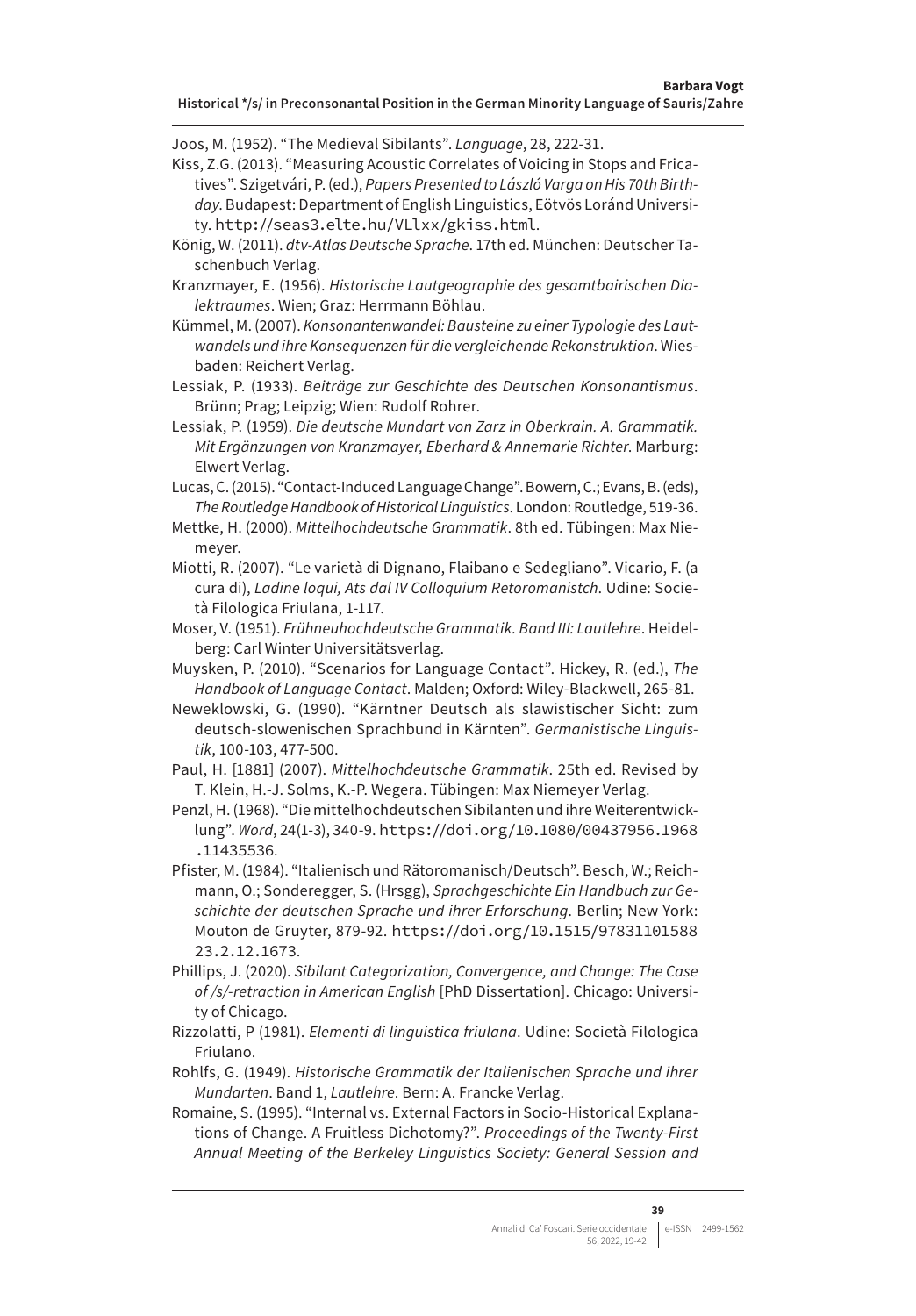*Parasession on Historical Issues in Sociolinguistics/Social Issues in Historical Linguistics*. Berkeley: BLS, 478-90. [https://doi.org/10.3765/bls.](https://doi.org/10.3765/bls.v21i1.1404) [v21i1.1404](https://doi.org/10.3765/bls.v21i1.1404).

- Roseano, P. (2013). "I plurali in sibilante postalveolare nel friulano del Canale di Gorto". *Annals of the University of Craiova, Physics*, 35(1-2), 136-43.
- Schmid, H. (1956). "Über Randgebiete und Sprachgrenzen". *Vox Romanica*, 15(2), 19-84.
- Stevens, M.; Harrington, J. (2016). "The Phonetic Origins of /s/-retraction: Acoustic and Perceptual Evidence from Australian English". *Journal of Phonetics*, 58, 118-34. <https://doi.org/10.1016/j.wocn.2016.08.003>.
- Stevens, M.; Bukmaier, V.; Harrington, J. (2015). "Pre-consonantal /s/-retraction". The Scottish Consortium for ICPhS 2015 (eds), *Proceedings of the 18th International Congress of Phonetic Sciences*. Glasgow: University of Glasgow, 1-5.
- Stuart-Smith, J.; Sonderegger, M.; MacDonald, R.; Mielke, J.; McAuliffe, M.; Thomas, E. (2019). "Large-Scale Acoustic Analysis of Dialectal and Social Factors in English /s/-retraction". Calhoun, S et al. (eds), *International Congress of Phonetic Sciences (ICPhS 2019)* (Melbourne, Australia, 5-9 Aug 2019), 1273-7.
- Szulc, A. (2002). *Geschichte des standarddeutschen Lautsystems. Ein Studienbuch*. Wien: Edition Praesens.
- Vogt, B. (2020). "Das Sibilantensystem in der deutschen Sprachinsel Zahre/ Sauris in Friaul im Vergleich zum Zimbrischen (Lusérn) - Sibilanten zwischen Bewahrung und Veränderung". *Zeitschrift für Dialektologie und Linguistik*, 87(3), 375-96. <https://doi.org/10.25162/zdl-2020-0013>.
- Wiesinger, P. (1983). "Deutsche Dialektgebiete außerhalb des deutschen Sprachgebiets: Mittel-Südost- und Osteuropa". Besch, W.; Knoop, U.; Putschke, W.; Wiegand, H.E. (Hrsgg), *Dialektologie. Ein Handbuch zur deutschen und allgemeinen Dialektforschung*. Berlin; New York: Mouton de Gruyter, 900-29. [ht](https://doi.org/10.1515/9783110203332.900)[tps://doi.org/10.1515/9783110203332.900](https://doi.org/10.1515/9783110203332.900).
- Wurzer, B. (1973). *Die deutschen Sprachinseln in Oberitalien*. Bozen: Athesia Tappeiner Verlag.
- Zygis, M. (2010). "On changes in Slavic sibilant systems and their perceptual motivation". Recasens, D.; Sánchez Miret, F.; Wireback, K.J. (eds), *Experimental Phonetics and Sound Change*. München: Lincom, 115-38.

**40**